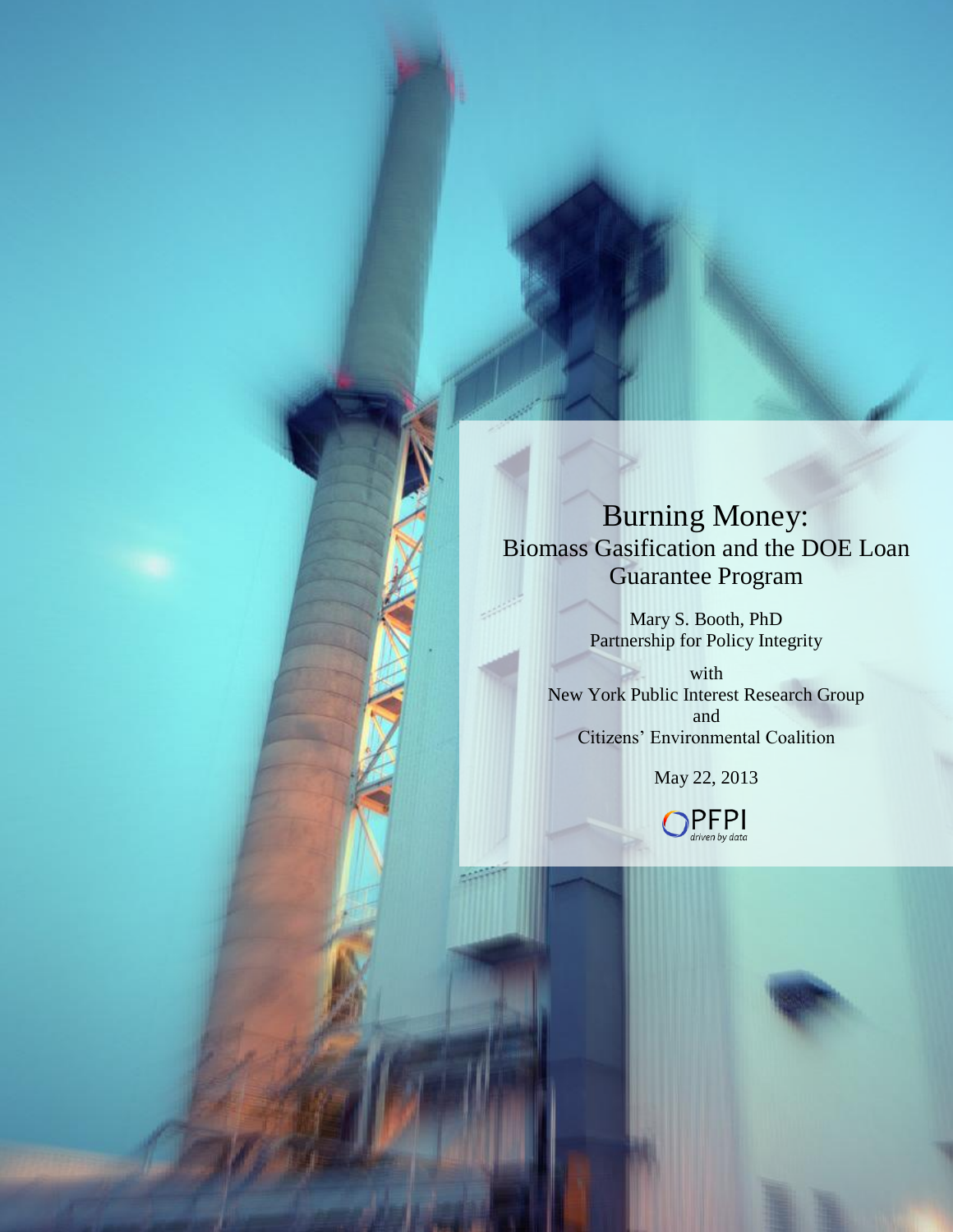# **Burning Money:** Biomass Gasification and the DOE Loan Guarantee Program Mary S. Booth, PhD Partnership for Policy Integrity

with New York Public Interest Research Group and Citizens' Environmental Coalition

May 22, 2013

Cover Photo: Gasification unit at McNeil plant in Burlington, Vermont. Credit: Warren Gretz, National Renewable Energy Laboratory.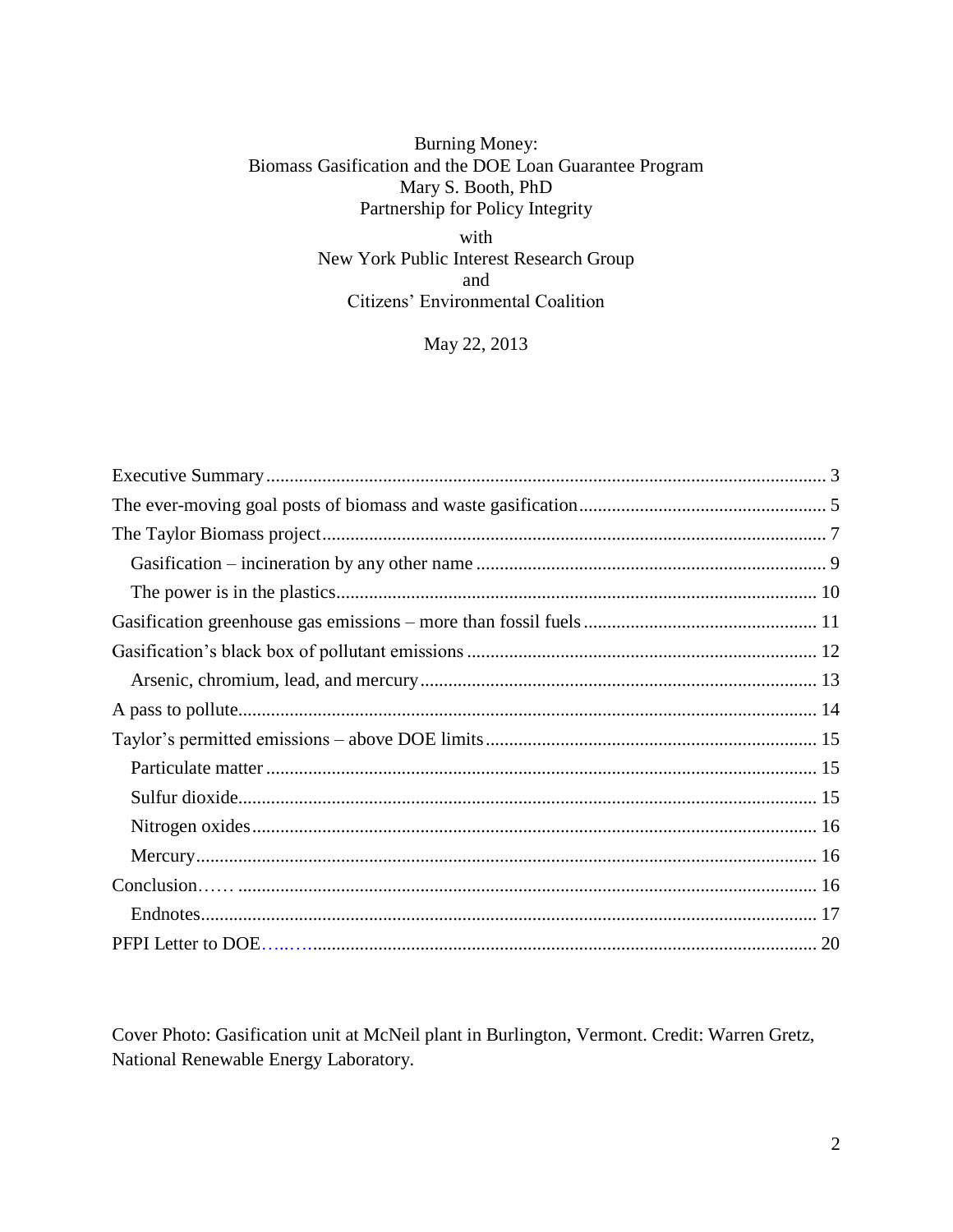# <span id="page-2-0"></span>**Executive Summary**

A detailed review of more than 3,000 pages of previously undisclosed documents from the U.S. Department of Energy (DOE) reveals that the highly touted "green" Taylor Biomass gasification project in Montgomery, New York will have air pollution limits no better than a conventional garbage incinerator. According to the documents, the Taylor plant is based on highly speculative, unproven technology and received a "ccc" credit rating from the prestigious Standard and Poor's, which characterized the project as "a significant credit risk," "currently vulnerable to nonpayment, and dependent on favorable business, financial and economic conditions to meet its obligations."

The owners of Taylor claim that the plant uses a new, innovative, integrated garbage gasification and combined cycle process that is so clean that it should qualify for \$100 million in taxpayerbacked loan guarantees from DOE typically reserved for cutting edge renewable energy projects, as well as \$33 million in federal cash grants. But the documents, many of which were submitted to the Department of Energy by Taylor or its contractors, and were obtained under the Freedom of Information Act by PFPI, fundamentally undermine this claim.

Taylor positions itself as a clean technology that will burn gas derived from garbage, wood, and construction and demolition waste, yet one-third of the material by weight is left behind after gasification and will be burned in a conventional incinerator on the site. The air pollution levels set in the Taylor air permit for particulate matter, sulfur dioxide, and mercury all exceed the DOE limits to qualify for renewable energy loan guarantees. On this basis alone, Taylor should be denied federal taxpayer–funded support.

The DOE loan guarantees are reserved for "innovative" projects. Taylor Biomass claims it is innovative because it will gasify garbage, but it depends on workers to hand sort 1,400 tons per day of waste wood, demolition debris and municipal garbage as the central means of removing hazardous materials from the fuel stream. This sorting "technology" is unproven in practice, but common sense dictates that it will be less than 100 percent effective. Taylor claims that their emissions will be clean, but data on fuel contamination show that even small amounts of pressure-treated wood in the fuel stream can increase emissions of heavy metals and other air toxins considerably.

While the company has variously presented the Taylor plant as using only organic materials as fuel, or as using only small amounts of plastic, an independent report based on the company's own test burns concludes that the plant will rely on plastics for nearly half of the total energy in its fuel stream.

The plant's air pollution permit from the state accommodates this toxic fuel stream by adopting weak hazardous air pollution limits for the plant, ironically, those for a municipal waste incinerator, instead of much tougher standards that apply to industrial waste burners. Under the terms of the air permit, the facility will be allowed to emit 10 times more lead, 7 times more cadmium, and 12 times more mercury than it would if it were permitted as an industrial waste burner. The plant will also emit dioxins and volatile organics like benzene.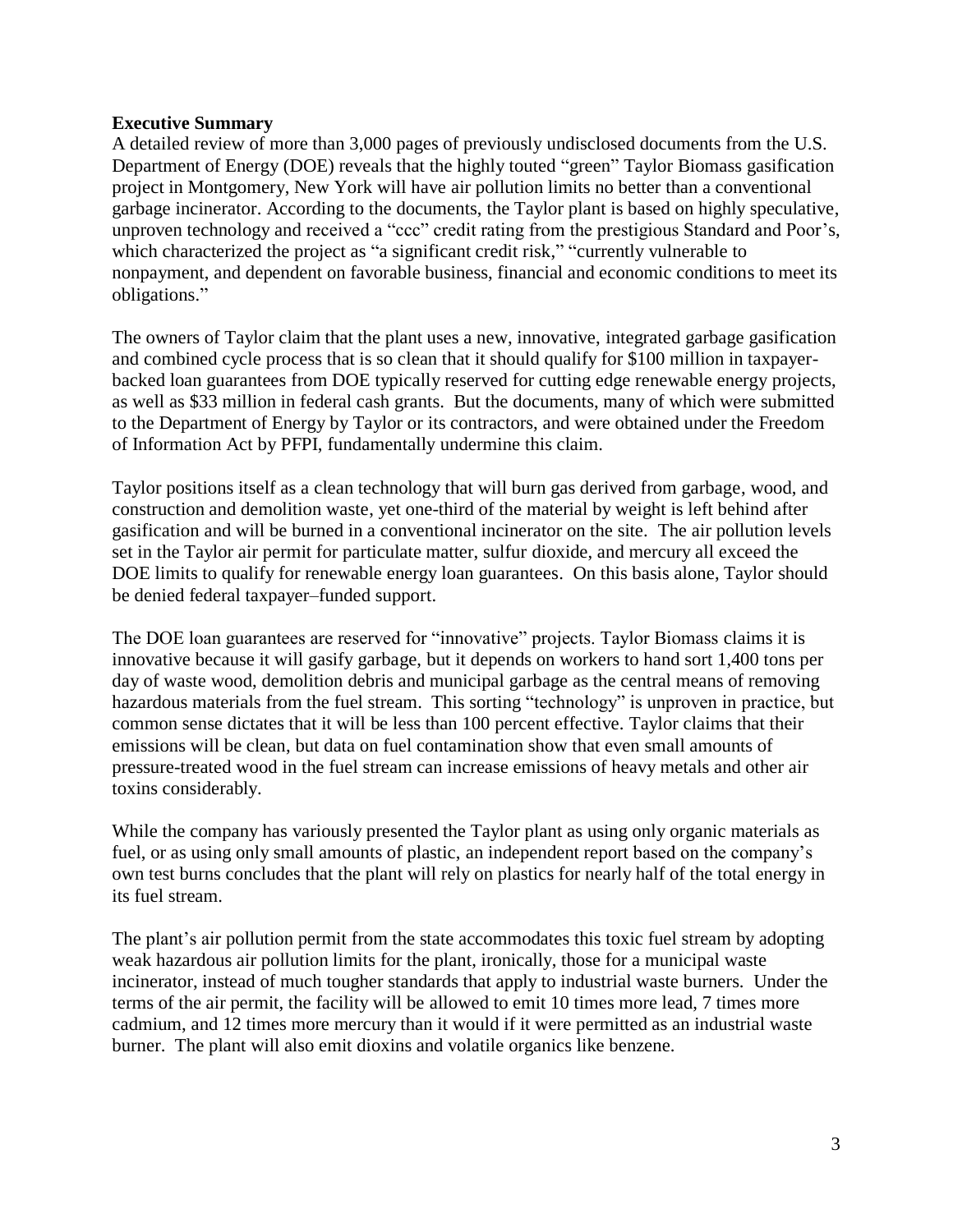Notably, Taylor Biomass has taken aggressive action to block public access to data on fuel contamination and projected pollution emissions at the plant. In documents provided to PFPI by DOE, fuel contaminant and emissions data were heavily redacted at the request of Taylor Biomass, on the grounds that disclosing the data would cause "substantial harm to the applicant's competitive position." DOE could have overridden this argument, but did not.

Achieving specified pollution rates is a requirement for receiving a federal loan guarantee. Given the fact that Taylor's permitted air emission levels exceed DOE's required rates for key pollutants, real emissions data would be the best way for Taylor to prove that it indeed does comply with DOE pollution requirements. Instead, Taylor has actively blocked all public access to these data and made it impossible for anyone outside the company or DOE to evaluate whether or not the plant will comply with the relevant pollution specifications.

DOE's acquiescence to Taylor's secrecy strategy and rationale is no better, and prompts serious questions about the transparency of the vetting process at DOE.

In addition to all this, the Taylor plant is a bigger climate polluter than equal sized natural gas facilities. The Department of Energy requires applicants for loan guarantees to show how their project will "avoid, reduce, or sequester" greenhouse gas emissions. Taylor Biomass makes a series of extravagant claims in their application as to how they will achieve this goal, none of which are substantiated with data.

Gasifying and burning the combination of wood and garbage Taylor proposes to use as fuel will emit at least 1,670 lbs of carbon dioxide per megawatt hour of electricity generated, twice the carbon dioxide of a combined cycle natural gas plant. The plant will have greater greenhouse gas emissions than landfilling waste with gas capture. While it is true that someday carbon dioxide from some of the wood burned in the plant might be resequestered in the trees of some unspecified forest, that notion is hardly sufficient to nullify the substantial and measurable carbon emissions coming from Taylor's stacks every day.

In sum, Taylor Biomass is permitted to emit as much pollution as a conventional trash incinerator, with limits that exceed DOE requirements for projects receiving loan guarantees. It is based on unproven technology, and has received a poor bond rating of "ccc", indicating it is an extremely high-risk investment. Its fuel will include plastics, synthetics, and other toxic trash, and its smokestacks will emit hazardous compounds, heavy metals, and conventional air pollutants. On top of all that, it is a bigger climate polluter than similar sized natural gas burning power plants. We stand with the many who support government funding that helps develop truly clean energy technologies, but this project fails to meet a number of DOE criteria for innovative and clean projects, and should be denied a loan guarantee under the 1703 program.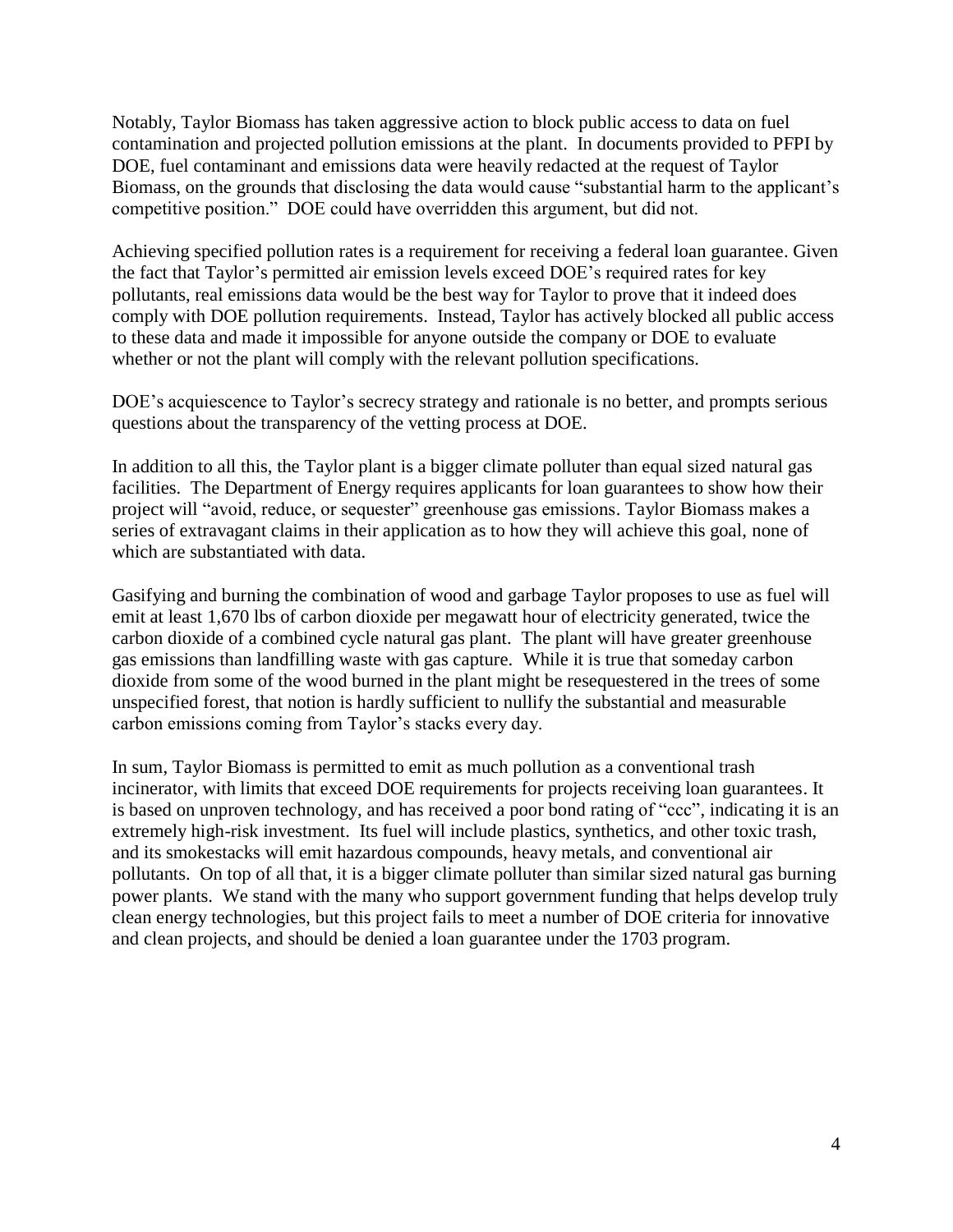#### <span id="page-4-0"></span>**The ever-moving goal posts of biomass and waste gasification**

Gasification of biomass and waste has long been the grail for the biomass industry, promising since the 1980's and before to generate "clean", "low-emissions", and "carbon neutral" energy from fuels as diverse as municipal solid waste (MSW), shredded tires, wood chips and bark, agricultural wastes, chicken waste, switchgrass, and shredded automobile residue.<sup>1</sup> However, while coal gasification is an established technology, commercialization of large-scale biomass gasification has not been achieved in the United States, despite having been extensively supported with federal research and financing for a number of years. The lack of successfully commercialized projects notwithstanding, the promise of waste gasification continues to attract believers. The latest to succumb to the promise was the State of Massachusetts, which in May 2013 lifted a more than 20-year ban on new garbage incinerators in the state to allow development of waste gasification facilities.

The federal government continues to support development of gasification technology as well. Currently, the Department of Energy (DOE) is considering granting a loan guarantee to the 24 MW Taylor Biomass "integrated gasification and combined cycle" (IGCC) project proposed in Montgomery, NY. In 2009, Taylor applied for a \$100 million loan guarantee under DOE's "1703" program, which is designed to provide guarantees to projects that "*use new or significantly improved technologies as compared with commercial technologies already in*  service<sup>"2</sup> that "*avoid, reduce, or sequester air pollutants or anthropogenic emissions of greenhouse gases*."<sup>3</sup> DOE's program focuses on "*innovative clean energy technologies that are typically unable to obtain conventional private financing due to high technology risks*." <sup>4</sup> Taylor Biomass has also applied for a federal Department of Treasury cash grant that will reimburse 30% of construction costs, for a total of about \$33 million.

Fallout after the Solyndra failure may have made DOE cautious about granting new loan guarantees. While stories in the press reported that Taylor had been selected as recipient of a  $\frac{1}{2}$  loan guarantee in 2011,<sup>5</sup> the agency had not as of February 2013 approved any projects under the 1703 program<sup>6</sup> and appears to still be in the "due diligence" phase of evaluating several projects, including the Taylor plant.<sup>7</sup> Meanwhile, Taylor has lobbied extensively<sup>8</sup> and made their case in the press and with policymakers that their technology is truly clean and low-emissions.

Taylor describes itself as the "*nation's first, commercial-operation, energy generation facility, powered by syngas produced from the sorted and non-recyclable portions of the waste stream.*" 9 The facility proposes what is supposed to be the state-of-the-art technology for gasification, and is further along in its development than other gasification facilities that have been proposed. The Partnership for Policy Integrity thus decided to evaluate the DOE loan guarantee application of the Taylor project as a way to investigate emissions by gasification projects in general, and to determine whether the Taylor facility in particular could meet DOE criteria for innovative, clean projects. We requested access from DOE to Taylor's loan guarantee application using the Freedom of Information Act (FOIA), specifically requesting information on emissions of greenhouse gases and other pollutants from the facility. Our FOIA yielded over 3,000 pages of documents from DOE, which we reviewed.

Even given the volume of the material we received, however, it was not easy to determine what the emissions of the Taylor facility would be, because DOE redacted much of the very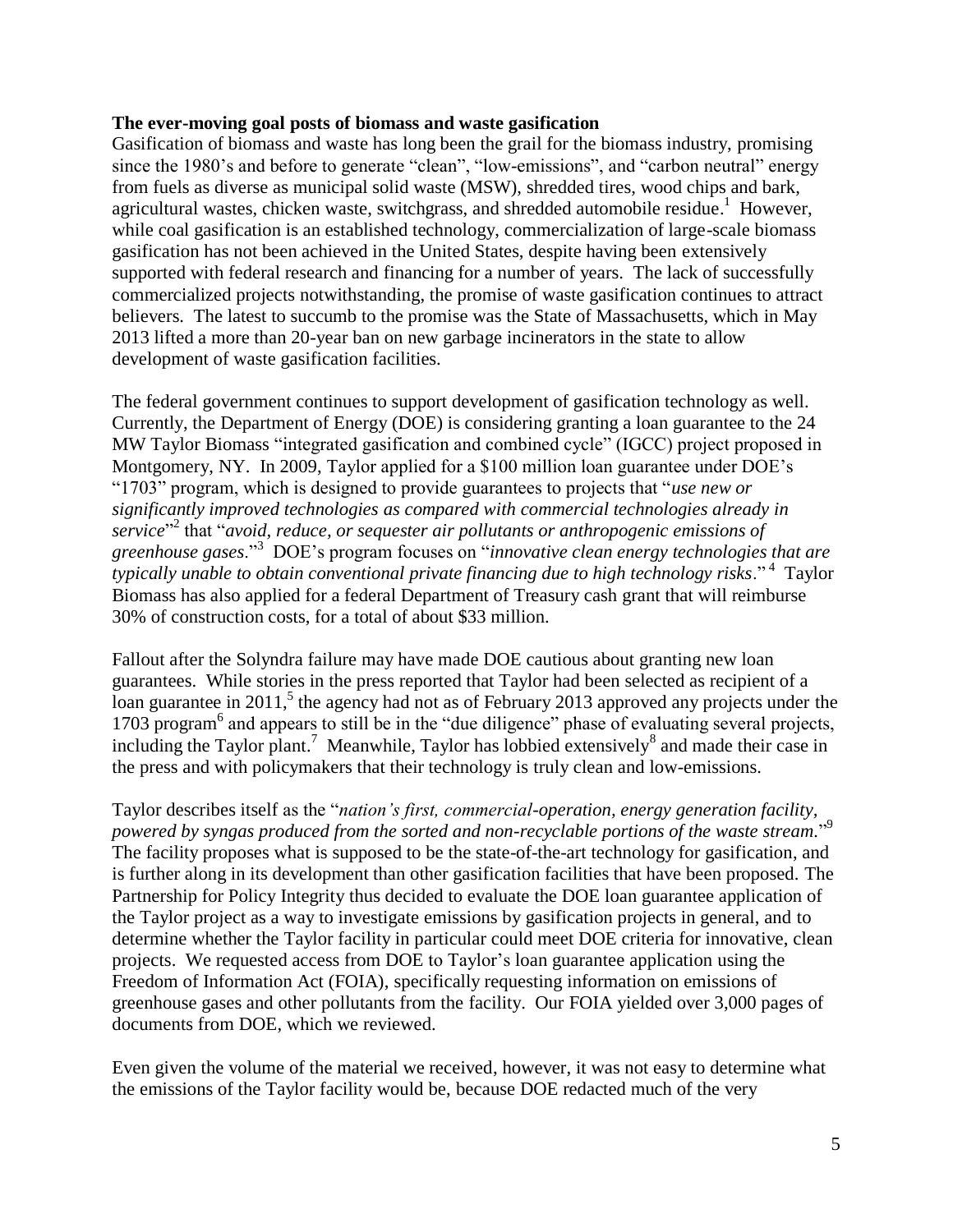information that we were seeking on the basis of the agency's "(b)(4)" rule, protection of proprietary/commercial information. For instance, the following table should contain information on emissions that we requested, but was almost completely redacted.



Table 1. Page of redacted information from Taylor Biomass DOE loan guarantee application.

The redactions even extended to hiding the contaminants present in the fuel; for instance, the application contained the following passage in a section on "volatile metals emissions": "*Hazardous materials such as* (b)(4)  $\qquad \qquad$  *are present in the unprocessed feed to the Project*."

We appealed the redactions of emissions data to DOE on the grounds that if DOE makes achieving certain emission rates a requirement for receiving a loan guarantee, this information should be transparent, as the public has the right to know how much pollution will be emitted by a plant that is backed and supported with public funds. DOE agreed to release the previously redacted information on the grounds that it was not integral to the company's proprietary technology. However, DOE still had to submit the un-redacted information to Taylor Biomass for approval, which the company did not give. DOE accepted the company's rejection and, as allowed by law, presented us with new justifications for withholding the information. DOE now claims that it cannot disclose information about emissions because public disclosure of Taylor's "technical information" would diminish the "inherent" commercial value of Taylor's technology, thereby harming the company's competitive advantage in the marketplace.<sup>10</sup> DOE could have overridden the company's objection and released the information we requested, but chose not to.

We don't agree that disclosing information on pollution emissions, which is required by DOE to determine whether a facility is "clean" enough to deserve taxpayer support, would harm the facility's competitive position. Despite the redactions, however, we were still able to discover much useful information in the documents. This report summarizes our findings; we also submitted a letter to the DOE, which is included at the end of this report.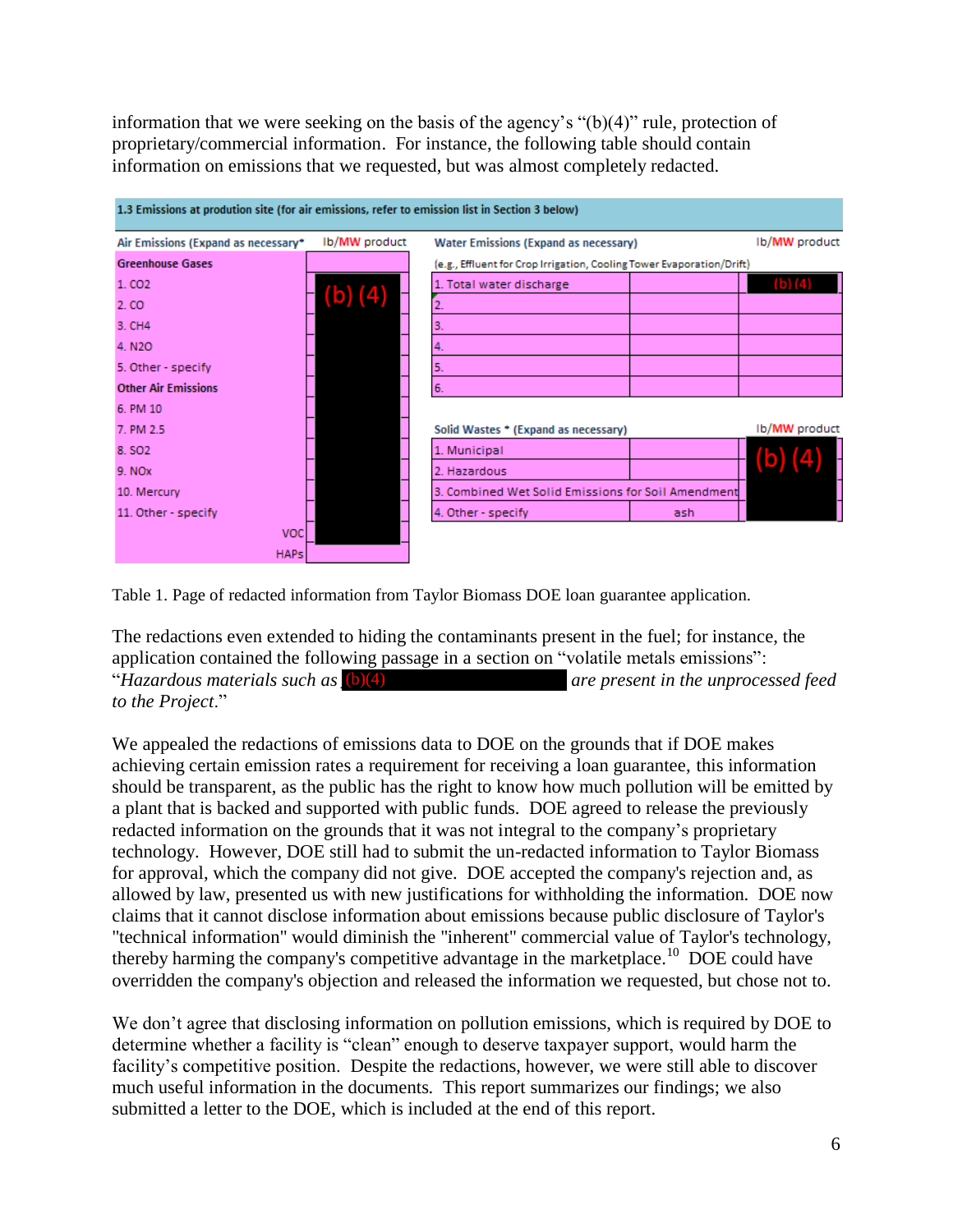# <span id="page-6-0"></span>**The Taylor Biomass project**

The Taylor Biomass facility is proposed as a 24 MW unit in Montgomery, NY, that will gasify municipal solid waste (MSW), construction and demolition waste (C&D), and other waste wood, consuming about 31,250 pounds of material per hour.<sup>11</sup> The project has had trouble attracting development financing because the gasification technology it will employ is still in the development stage. Therefore, the company has applied to the DOE loan guarantee program, which would guarantee creditors would be repaid with public money should the project default. Taylor has also applied to the Department of Treasury's "1603" program, which converts a renewable energy investment tax credit worth 30% of a project's construction costs to a cash grant.<sup>12</sup> Taylor estimated the value of the grant to be \$33,308,961 in their 2009 loan guarantee application,<sup>13</sup> where it is clear that the receipt of this money is critical to the financing of the project. (Currently, however, grants allocated under the 1603 program appear to be subject to an 8.7% cut under the sequester, $14$  meaning the Taylor grant could be reduced if it is allocated).

The financial viability of the Taylor gasification enterprise is revealed by some of the very assessments that DOE requires for the loan guarantee evaluation process, including a credit risk assessment by Standard and Poor's. The S&P report was not good news for the project, listing only four strengths, but eight weaknesses, and ultimately giving the project a "ccc" rating meaning that it is "*currently vulnerable and dependent on favorable business, financial and*  economic conditions to meet financial commitments."<sup>15</sup> The report observed that Taylor's power purchase agreement compels the plant to generate more energy each year, with a requirement that the plant be available 85% of the time in year 3, and 92% of the time in years 4 and 5. The report states, "*given the technology, this availability requirement is a significant credit risk*", although it also observes that the plant does have the option of burning natural gas to ensure that power generation is uninterrupted.



Figure 1. Biomass gasifier in Paia, Maui, Hawaii. This facility operated for a time in the 1990's and used sugarcane bagasse as fuel. Photo credit: Richard Bain, National Renewable Energy Laboratory.

While coal gasification plants exist in the United States, there are no operating large-scale gasifiers that use wood or garbage as fuel. There have been a couple of "pilot" projects, for instance, a gasifier that used sugar cane processing waste (bagasse) in Hawaii as fuel operated in 1996 – 1997, and a wood gasification unit at the McNeil biomass facility in Vermont was tested for about 1,000 hours between 1999 - 2001.<sup>16</sup> While various small gasifiers exist, these are not large-scale combined cycle units like the Taylor facility.

The S&P report notes that there are no biomass base IGCC units online in the United States, and "*there is not yet* 

*sufficient data to support biomass integrated gasification combined cycle as a proven*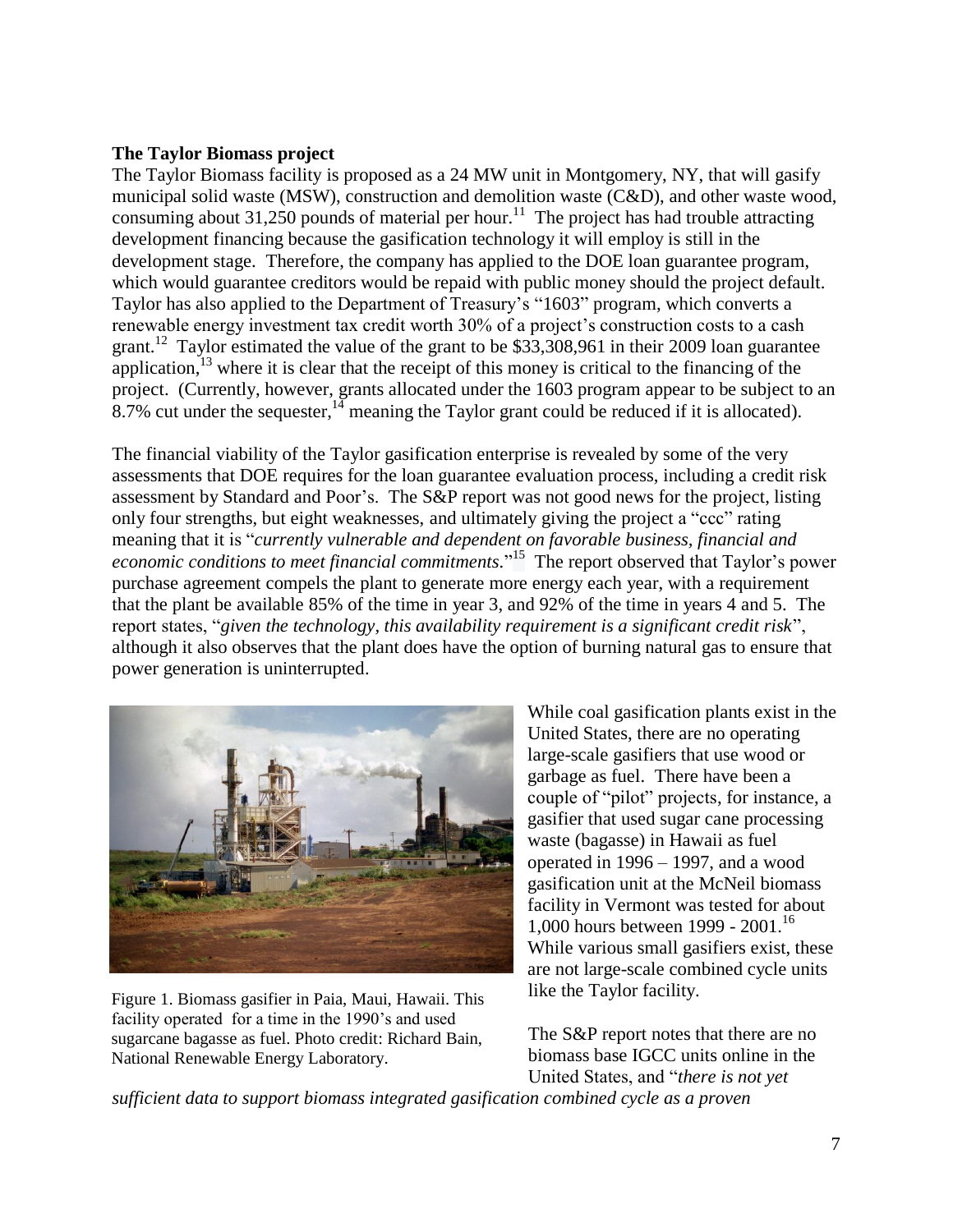*technology*". It observes that of the existing coal gasifiers in the United States, none have achieved 85% availability. The report states that on a per kilowatt comparative basis, the Taylor facility "*is more expensive than coal and natural gas power plants, and even more expensive than the Wabash and Polk (coal gasification) facilities*".

On the plus side for the proposal, the report notes that the Taylor project "*essentially has negative fuel cost in that it receives tipping fees to accept the fuel for the facility.*" Tipping fees are indeed projected to be a major source of revenue for the plant; in their loan application, Taylor shows that tipping fees for MSW range from \$50/ton to over \$80/ton, and a 2008 IRS evaluation of the facility's eligibility for tax credits reports that Taylor then anticipated receiving \$50 for each ton of MSW it received, $17$  a rate that has probably increased since then.

However, a trash incinerator that is not allowed to burn trash will not be able to generate tipping fees from garbage disposal, and that happens to be the case with the Taylor facility, at least initially. The S&P evaluators, and probably DOE as well, were unaware that the Taylor facility's as-yet-unissued state air permit would not initially allow use of MSW as fuel, and perhaps never will, if emissions exceed permitted standards. Item 85.4 of the state air permit states the main facility process to be a

*"Combustion turbine and process combustor operating on clean wood only. Clean wood means untreated wood or untreated wood products including clean untreated lumber, tree stumps (whole or chipped), and tree limbs (whole or chipped). Clean wood does not include yard waste or construction, renovation and demolition wastes."<sup>18</sup>* (emphasis added)

According to the NY Department of Environmental Conservation, which issued the air permit, the facility will begin operation using only clean wood, then after six months they will conduct emissions testing. They would then introduce MSW into the process, and within 18 months, they will conduct another round of emissions testing.<sup>19</sup> It is not certain the facility will ever be allowed to use garbage as fuel, as this depends on the outcome of the emissions tests. Since the S&P credit assessment notes that tipping fees are an important income stream with which Taylor would repay its loans, any uncertainty about whether the plant will be able to burn waste at all should make creditors nervous, including the taxpayers who will ultimately back the plant if the loan guarantee is approved.

Besides generating tipping fee revenue, Taylor's use of garbage as fuel is also integral to the idea of the project as "innovative" and thus deserving of a DOE loan guarantee:

*"The Taylor Biomass Energy Solution is a proprietary, innovative and customizable system that will accept MSW and C&D as a raw energy source, separate out and recycle the small portion of the waste material not suitable for energy production, produce a stable, cost effective biomass feed stock from the remainder, and use the feed stock to fuel its proprietary gasification process, which produces steam power and a relatively clean MCV product gas that can directly substitute for natural gas in industrial process equipment. The steam and product gas can then power a combined cycle electric power generation facility.*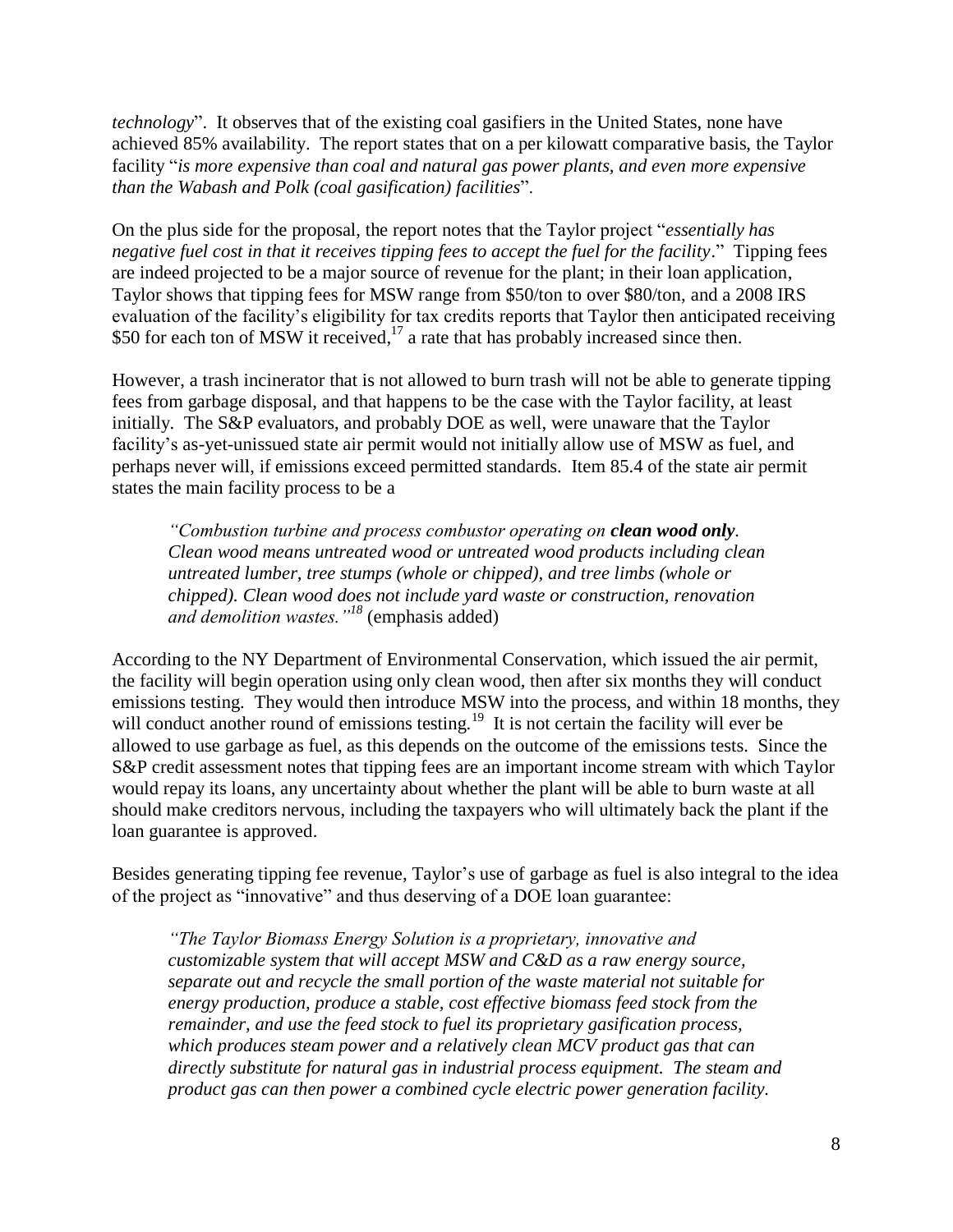*This system replaces the current MSW and C&D disposal process (landfills and incinerators) with an environmentally friendly process that also generates clean, renewable supplies of energy at a competitive price while essentially eliminating the production of greenhouse gasses."<sup>20</sup>*

The restriction on actually using waste as fuel is thus a significant roadblock for the facility to be considered "innovative" under its own terms.

# <span id="page-8-0"></span>*Gasification – incineration by any other name*

The gasification process at Taylor Biomass will consist of heating fuels – as proposed by Taylor, forest wood, construction and demolition (C&D) wood, and municipal solid waste (MSW) – but depriving the process of oxygen, which causes volatile gases to be driven out of the material. This "syngas" is collected, cleaned to reduce tar content, then burned in a combustion turbine, which spins, generating electricity.<sup>21</sup> Waste heat from this combustion is used to generate steam, which drives a second turbine. This "combined cycle" technology makes the facility more efficient than the single-cycle technology used at traditional biomass power plants.

From the standpoint of the fuel, the process of driving off volatile gases from wood and MSW is known as "pyrolysis," and the pyrolyzed material left over after gasification is commonly known as "char." The 24 MW Taylor plant will consume about 400 tons of wood and MSW a day, and will in turn produce 8,210 lb per hr of char,<sup>22</sup> which is then burned in a separate char combustor to generate more energy. Thus, while gasification proponents are often unhappy with the use of the word "combustion" to describe the technology, in fact, nearly 33% of the feedstock for gasification at Taylor will ultimately be burned in a conventional boiler after the syngas has been collected.<sup>23</sup> Combustion of the char in turn produces air emissions as well as  $3,670$  lb of ash per hour (44 tons a day),  $^{24}$  which contains heavy metals and anything else that isn't burned away. Depending on the concentration of heavy metals and other contaminants, ash may require special disposal as a hazardous waste.

The physical plant of a gasification facility is not unlike a traditional incinerator. At Taylor, emissions from the combustion turbine and the char burner will be vented out a common stack that will be 90 feet tall and 7 feet in diameter.<sup>25</sup> Additionally, a 90 foot-tall "emergency flare" will operate for up to 100 hrs per year<sup>26</sup> to burn off syngas at times when the combustion turbine is not operating.<sup>27</sup> A third stack (45 feet in height) will vent emissions from the startup boiler, which will burn natural gas.<sup>28</sup> At 105 feet,<sup>29</sup> the gasification unit itself will exceed the height of the emission stacks on the property.

## *Garbage in, air toxics out*

Although often referred to as "clean," gasification is not a magic technology that makes air pollution and toxics disappear. Reducing the amount of toxics emitted at the stack greatly depends on making sure they don't get burned in the first place. The facility claims it won't burn hazardous materials, and will use a combination of hand-sorting and optical sorting equipment to ensure that "*in-organics and household hazardous waste (HHW), painted or treated wood, metals, glass, asphalt, brick, gypsum, dirt and fines, concrete electronics, and other materials that are not appropriate biomass*" <sup>30</sup> are removed before the material is used as fuel.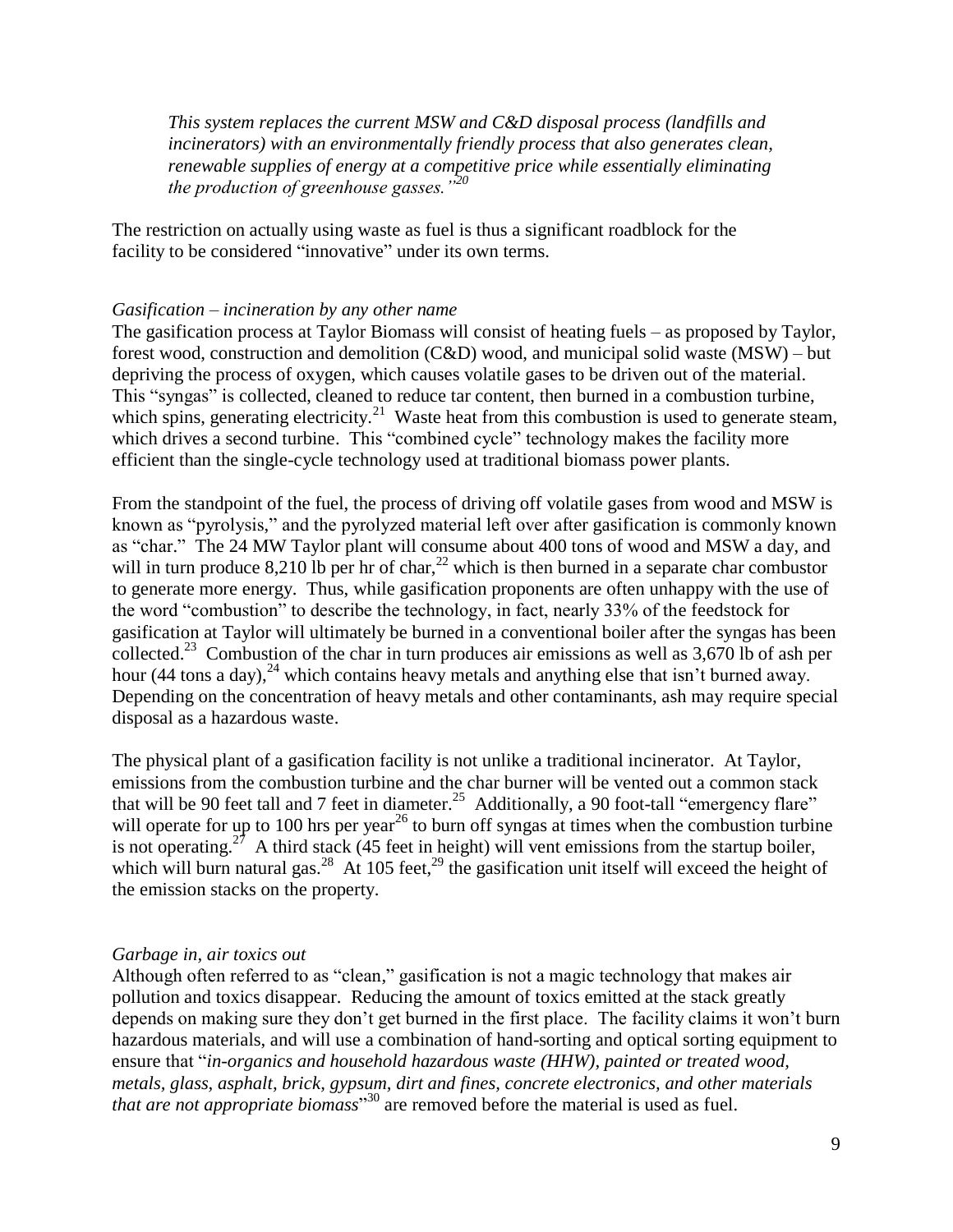In reality, Taylor will rely heavily on employees to spot hazardous materials and remove them before they enter the fuel stream. The application states, "*Scale operators will be trained to identify unacceptable wastes during initial inspections. Floor spotters are utilized in recycling and the dumping of waste, and are also trained to look for unauthorized wastes. Sorting personnel and equipment operators will also be trained to identify unacceptable wastes in the processing facilities*."<sup>31</sup> However, Taylor is expanding the facility's recycling stream, as well as generating fuel for the gasifier, thus they will dramatically expand the volume of waste requiring inspection. While the plant will use about 400 tons per day (TPD) of waste as fuel, the application states the project "*will expand from its current capacity of 307 TPD of C&D waste and 100 TPD of wood waste, to accommodate a new inflow of 450 TPD of C&D waste, 100 TPD of wood waste, and 500 TPD of municipal solid waste*."<sup>32</sup> This is a total of 1,457 TPD of material – much of it contained in garbage bags – that will require scrutiny for hazardous materials.

# <span id="page-9-0"></span>*The power is in the plastics*

Like conventional incineration, gasification can only generate energy based on the energy inherent in the fuels it uses. Although advertised as a biomass power plant, Taylor's ability to function as promised and generate energy from MSW appears to depend on burning plastics and other synthetics derived from fossil fuels, because these materials are more energy rich fuel than organics. Test data bear this out. In Taylor's experimental burns of pelletized garbage at a small gasifier, the 20% of the material that consisted of plastics, Styrofoam and other synthetics had more than three times the heating value of the other material, and provided 46% of the energy in the fuel.<sup>33</sup> Removing this material from the fuel would dramatically decrease its energy content.

Taylor's documents make it clear that plastics and other synthetics will be used as fuel. Describing the sorting process for recycling construction and demolition (C&D) waste, Taylor's engineering report states, "*the lighter density fraction (assumed to be comprised of plastics and various unacceptable materials) … will be captured… and transported to a trash compactor. Then compacted… then transferred to the Biomass Processing Building to become an acceptable portion of the Processed Biomass Fuel*".<sup>34</sup> In other words, the synthetic materials that are unacceptable for recycling, once compacted, become "acceptable" biomass fuel. Ultimately, the "Processed Biomass Fuel" generated following materials separation is "*anticipated to include items such as paper, food, wood (excluding pressure treated and painted), fiber, leather, textiles, and select plastics.*" 35

Information on the fuel composition is found in the 900-page engineering report, but the actual loan guarantee application submitted by Taylor seems to downplay the amount of plastics the facility would burn, stating that the facility's design and process "*converts the organic biomass*  portion of mixed solid waste to energy<sup>"36</sup> and that "small" quantities of plastics and other similar materials "may also" be used as input<sup>37</sup> to the gasifier. A 2008 memo from the Internal Revenue Service, which weighed in on the facility's eligibility to receive renewable energy tax credits, indicates that Taylor had informed them that *only* organics would be used as fuel: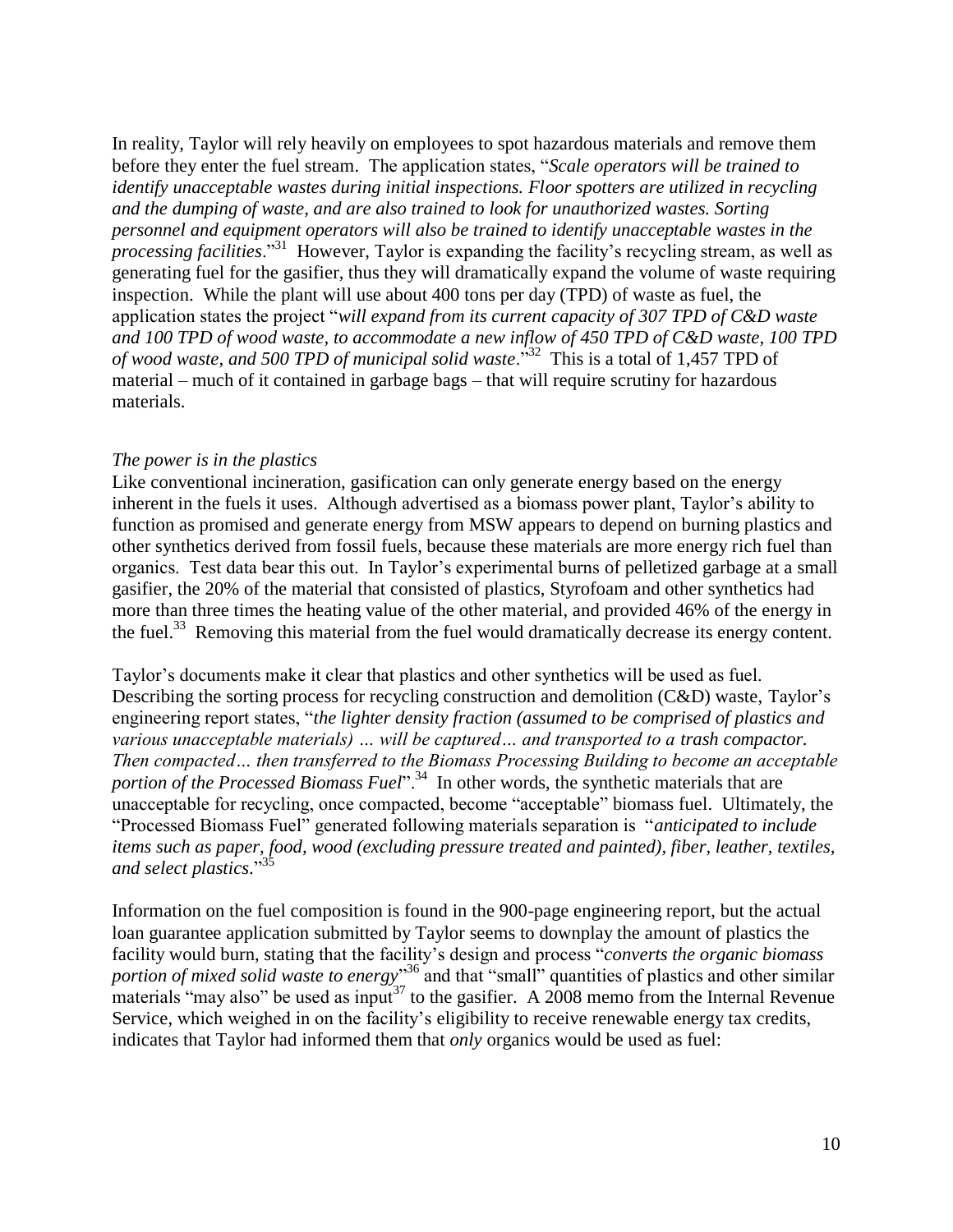"*the facts as represented by Taxpayer and Taxpayer's representatives are as follows... The material that makes it through sorting to fuel the Plant will be 100 percent organic in terms of Btu content*" <sup>38</sup> (emphasis added).

Since the most recent documents on the facility clearly show that a significant portion of the fuel will not be organic, the IRS eligibility determination should be revisited to determine whether the facility still qualifies under new IRS rules.

## <span id="page-10-0"></span>**Gasification greenhouse gas emissions – more than fossil fuels**

The Department of Energy requires applicants for loan guarantees to show how their project will "avoid, reduce, or sequester" greenhouse gas emissions. <sup>39</sup> Taylor Biomass makes a series of claims regarding greenhouse gas emissions in their application, none of which are substantiated by data. They start with methane:

*"Over 75% of the methane emissions in the environment originate from MSW decomposition in landfills. By converting the organic material into sustainable energy, these emissions can be virtually eliminated*."<sup>40</sup>

This is not the case. In fact, EPA estimates that landfills contribute 16% of United States methane emissions, with a far greater portion (37%) coming from natural gas and petroleum production<sup>41</sup> (this estimate pre-dates new data that show fugitive emissions of methane from natural gas extraction are greater than previously realized). The most current science shows that landfilling with gas capture has lower greenhouse gas emissions than combustion for that fraction of waste that cannot be recycled. For instance, a report commissioned by the State of Massachusetts determined that: "*On a per ton MSW basis, modern landfills with efficient gas capture systems reduce two and a half times as much CO2e as gasification and pyrolysis facilities, and three and a half times as much as waste-to-energy incinerators*."<sup>42</sup> Further, EPA estimates that waste combustion produces emissions of nitrous oxide  $(N_2O)$ ,<sup>43</sup> a greenhouse gas with 310 times the global warming potential of  $CO<sub>2</sub>$ . It is not clear how much N<sub>2</sub>O the Taylor process will emit, but it is unlikely to be zero.

Taylor's application goes on to state:

*"Since the post-sorted biomass from C&D and MSW residuals is a sustainable biomass source, the net CO<sup>2</sup> emissions from the overall process (as with other biomass systems), is near zero."* <sup>44</sup>

This claim is equally insupportable. There's nothing "sustainable" about burning garbage, particularly when a large portion of the heating value in the fuel is derived from plastics and other synthetics of fossil fuel origin. As EPA documentation<sup>45</sup> points out, "*combustion of plastics results in substantial net GHG emissions. This result is primarily because of the high content of non-biomass carbon in plastics*." The claim that emissions are "net zero" is therefore unjustified.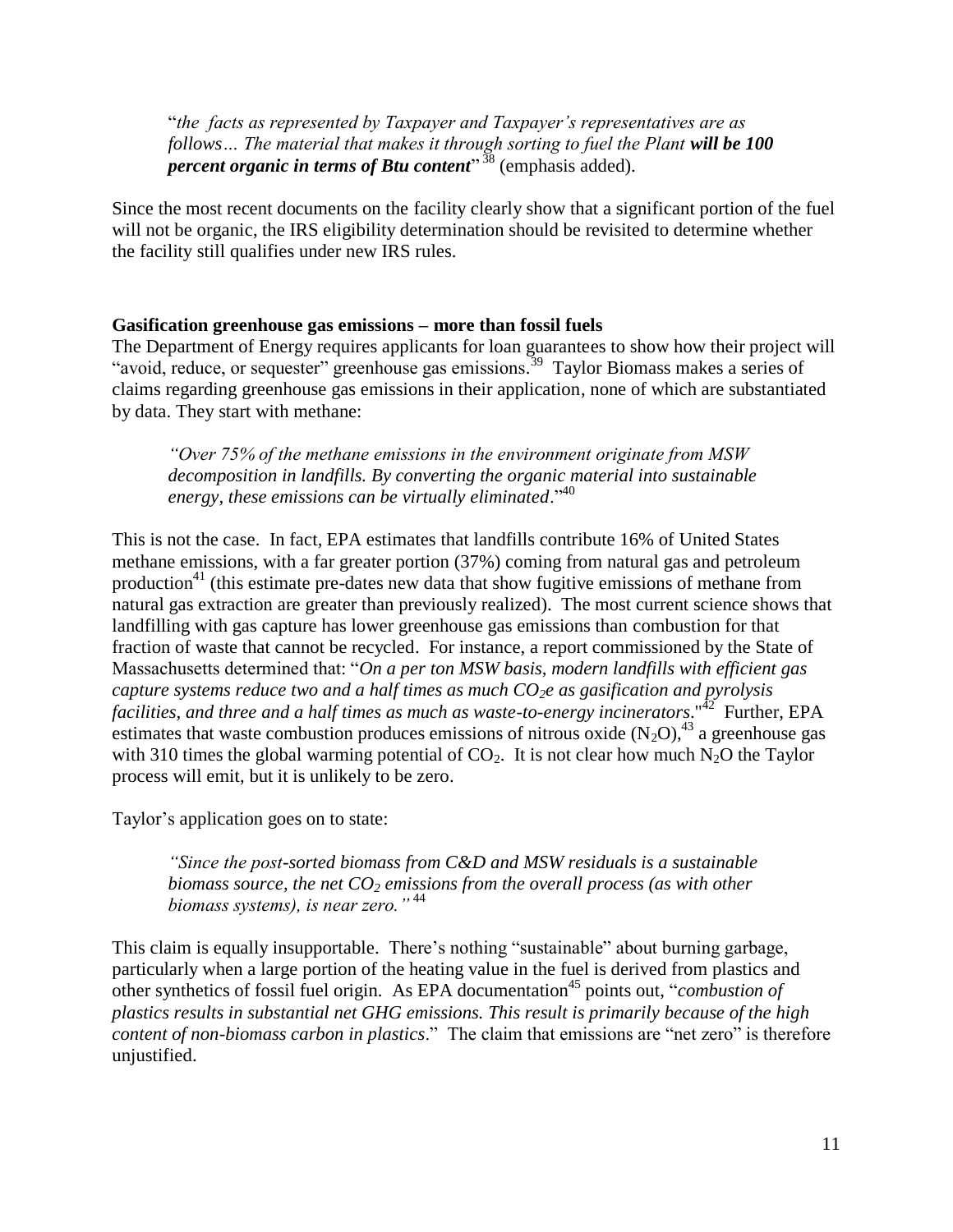Even more importantly, and despite what bioenergy advocates claim, there is no getting around the fact that burning wood and garbage emits more  $CO<sub>2</sub>$  per unit energy generated than burning fossil fuels. Each day, the facility will instantly transform nearly 100% of the carbon held in 400 tons of materials to atmospheric  $CO<sub>2</sub>$ . Taylor will use combined cycle technology and will be more efficient than a traditional combustion facility that uses a single steam-driven turbine, meaning its emissions per unit energy will be reduced somewhat. Nonetheless, Taylor's stated emission rate of 1,670 pounds  $CO<sub>2</sub>$  per megawatt-hour (lb/MWh)<sup>46</sup> is about twice the emissions rate of a combined cycle natural gas plant. This value considers Taylor's gross power production, which will be 24 MW, but calculating emissions based on net power production of 20 MW (gross production minus what the plant consumes for its own operation, known as parasitic load) yields emissions of 2,004 lb/MWh.

#### <span id="page-11-0"></span>**Gasification's black box of pollutant emissions**

DOE's requirement that loan guarantee recipients use "innovative clean energy technologies" and "avoid, reduce or sequester air pollutants" are enforced by the requirement that facilities meet emissions restrictions for the "conventional" pollutants nitrogen oxides  $(NO_x)$  sulfur dioxide  $(SO<sub>2</sub>)$  and particulate matter (PM), as well as mercury. However, portions of the waste stream that are incinerated because they cannot be reused or recycled can emit very toxic substances, like dioxins, heavy metals, and carcinogens like benzene and formaldehyde. DOE does not appear to impose limitations on some of the most toxic pollutants that waste gasification and char incineration could produce.

Taylor's application to the DOE hardly even mentions these potential toxic emissions, and in fact appears to have reported zero emissions of hazardous air pollutants (HAPs) in their application to DOE (Table 1). However, in its application for the state air permit, the company had to estimate emissions of air toxics. There, rather than reporting actual emissions data from the gasifier where Taylor tested their technology, Taylor used standard EPA emission factors for natural gas to estimate air toxics from the combustion turbine, and standard emission factors for wood-fired boilers to estimate emissions from the char burner. As the facility will gasify and burn garbage and construction and demolition waste, including plastics and other synthetics like carpet, the EPA emissions factors for natural gas and clean wood very likely underestimate the toxics that will be emitted by the Taylor facility.

According to Taylor's air permit application, the combustion turbine will emit "*unburned hydrocarbons, 20% of which are assumed to fall within the category of volatile organic carbons*," <sup>47</sup> a class of pollutants that includes carcinogens like benzene and formaldehyde. The engineering report prepared for the Taylor facility includes the following as a risk and its mitigation:

"*Condensable organics will be polyaromatics and are therefore suspect carcinogens. The gas conditioning reactor will destroy 90% of these materials. The remainder will be removed by scrubbing and disposed of within the process combustor or by treatment of the process waste water stream*."<sup>48</sup>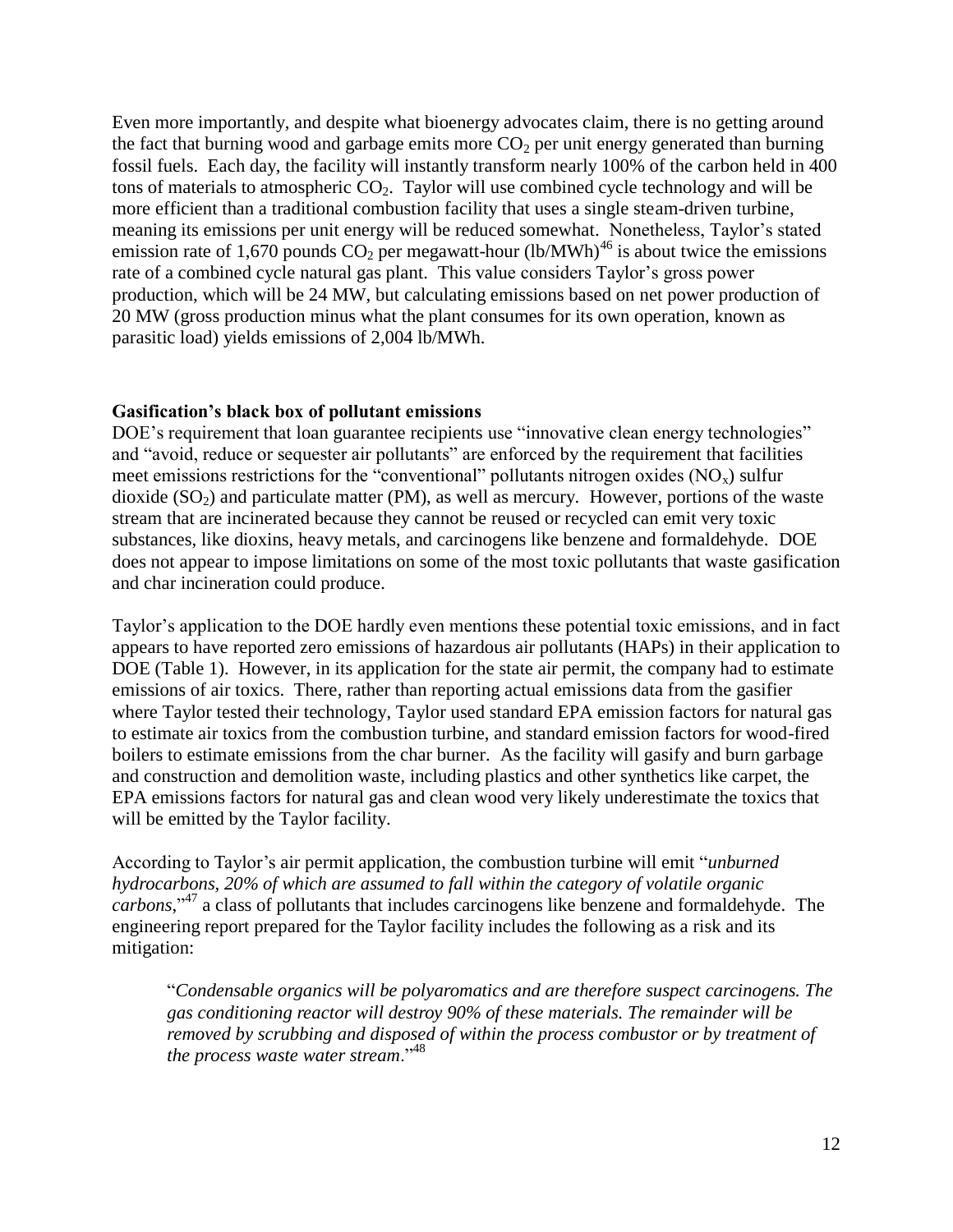Given that the Taylor gasification process has never been tested at scale, and given that the facility has chosen to estimate emissions rather than reporting emissions data from a test facility, the assurance that these carcinogens will be eliminated is little more than speculation. While the air permit does require testing for certain toxic emissions, this testing will occur one time only, within 180 days of when the facility starts using MSW as fuel.<sup>49</sup>

## <span id="page-12-0"></span>*Arsenic, chromium, lead, and mercury*

Taylor plans to rely on visual identification to remove many hazardous materials from the fuel stream. Where the application identifies "*MSW contaminants causing environmental concern*" as a risk, it proposes as mitigation, "*removal of pressure treated and painted wood is monitored and controlled to eliminate those materials from the biomass stream*".<sup>50</sup>

Removing pressure-treated wood is important, because the chemical cocktail used to pressuretreat lumber contains chromium and arsenic, two highly toxic substances. However, manual sorting will not remove all painted and treated wood from the 757 tons of C&D materials that will arrive at the Taylor facility each day. To demonstrate the difference in heavy metals content between untreated wood and demolition waste that contains small amounts of pressure-treated wood, PFPI retrieved data on the metals content of "unadulterated" wood from a recent EPA database $51$  of fuel contaminant values that was assembled for the "boiler rule" rulemaking, and compared these data with a study on metals content in samples of construction and demolition  $(C&D)$  wood that was conducted in Massachusetts.<sup>52</sup> The unadulterated wood data included samples that had been tested for chromium (99 samples) and arsenic (55 samples), ingredients of the copper-chromium-arsenate (CCA) cocktail that has long been used as a pressure-treatment wood preservative, but which should be present only at low concentrations in unadulterated wood. We also retrieved data on lead (67 samples), which could be found in some painted demolition wood but should also be found at relatively low concentrations in untreated wood.

The C&D analysis study contained data on weight percentage of each sample of wood chips that was comprised of CCA-treated wood, reporting a range of 0.8% to 6.1% in 15 composite samples that were collected after demolition wood was chipped. The ranges and averages of metals concentrations in those samples, in parts per million (ppm), were as follows, with the lowest values for metals found in the samples with the lowest amount of C&D wood:

|                                                              | Chromium    | <b>Arsenic</b>                          | Lead |
|--------------------------------------------------------------|-------------|-----------------------------------------|------|
| Range of metals content from fuel analysis study (ppm)       | $8.4 - 185$ | $6.9 - 165$ $6.8 - 148$                 |      |
| Average of metals content from fuel analysis study (ppm)     | 81.6        | 72.6                                    | 51.4 |
| Range of metals for "unadulterated" wood in EPA data (ppm)   |             | $0.1 - 72.7$ $0.12 - 68.36$ $0.1 - 106$ |      |
| Average of metals for "unadulterated" wood in EPA data (ppm) | 3.13        | 1.24                                    | 1.58 |

Table 2. Ranges and averages for metals concentrations in samples of construction and demolition wood collected for a fuel study in Massachusetts, and EPA data on "unadulterated" wood fuel samples from a variety of facilities.

The take-home message from these data is that even when wood chip fuel contains relatively small amounts of CCA-treated wood, this significantly boosts the content of heavy metals over what is found in unadulterated wood, even when the set of unadulterated wood samples contains some relatively high values. No matter what is claimed, it is impossible for Taylor Biomass to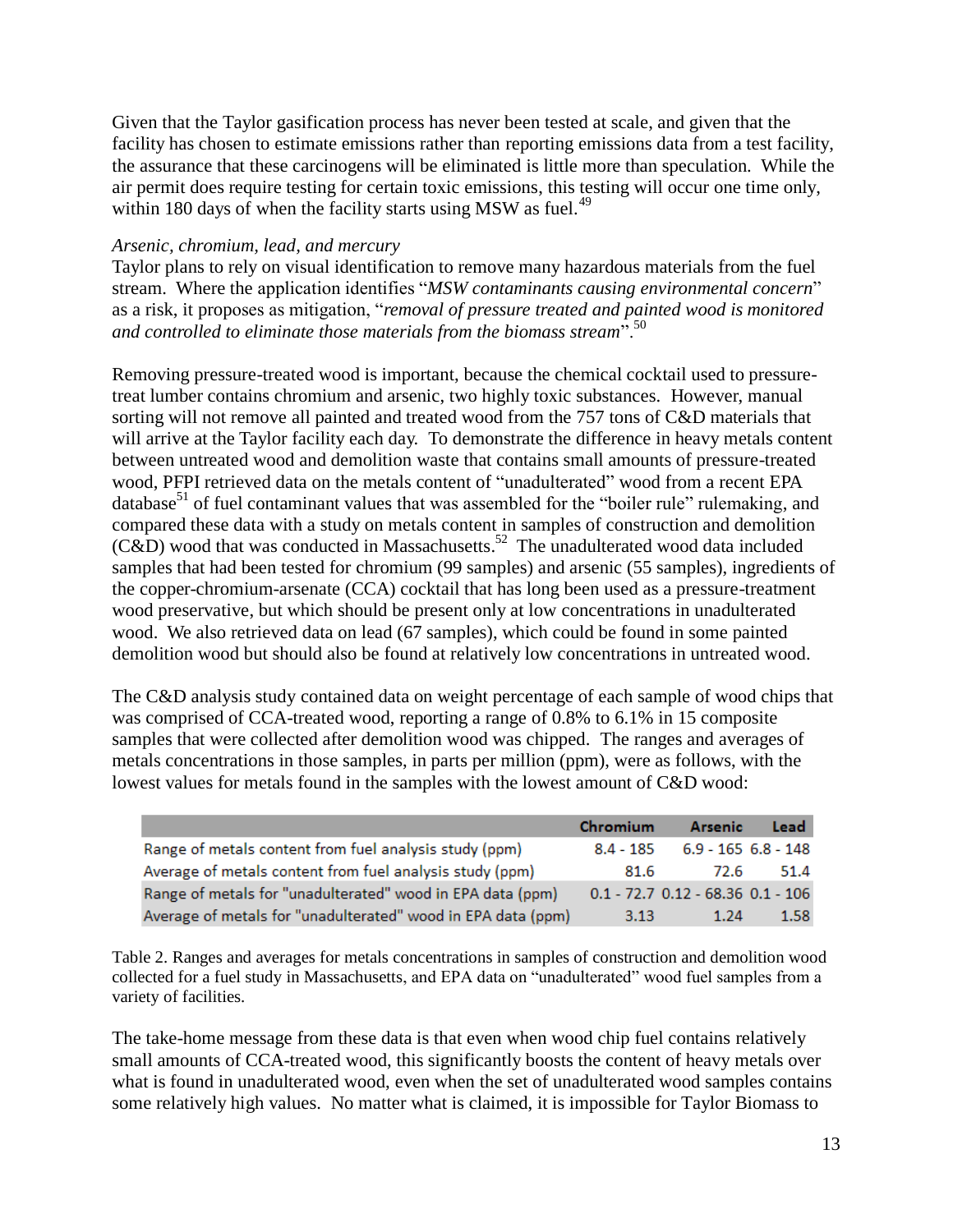remove 100% of pressure-treated wood from the fuel stream, to say nothing of the metals and other toxics that enter the fuel stream from MSW. It is therefore not appropriate for them to use EPA factors that are derived from clean wood to estimate their emissions of heavy metals and other hazardous air pollutants from the char burner, because to do so underestimates actual emissions. Leaving blank the part of the table where they are supposed to report to DOE how much hazardous air pollutants (HAPs) that they will emit, as they appear to have done in their loan guarantee application (Table 1), is a significant omission.

# <span id="page-13-0"></span>**A pass to pollute**

Taylor repeatedly uses the word "clean" in their DOE application to describe the gasification process. Whatever the language used, however, setting low emission limits in the state air permit is the only *enforceable* way to ensure that the facility's emissions are controlled to certain levels. In writing the air permit, the company could have worked with the New York State Department of Environmental Conservation (DEC) to set the lowest emission rates that could be achieved using pollution control technology. Unfortunately, it appears that the decision was made to write the permit using EPA's standards for conventional municipal waste combustors (MWC),<sup>53</sup> which allow for a significant amount of pollution to be emitted.<sup>54</sup>

| MWC limits for new large units |    | CISWI limit for new biomass ERU's                    |        | Taylor Biomass air permit limit                   |     | Taylor/CISWI |
|--------------------------------|----|------------------------------------------------------|--------|---------------------------------------------------|-----|--------------|
|                                |    | burning solids                                       |        |                                                   |     | limits ratio |
| Hydrogen chloride (ppmv)       | 25 | Hydrogen chloride (ppmv)                             | 0.2    | Hydrogen chloride (ppmv)                          | 25  | 125.0        |
| Lead (µg/dscm)                 |    | 140 Lead (mg/dscm)                                   | 0.014  | Lead (µg/dscm)                                    | 140 | 10.0         |
| Cadmium (µg/dscm)              | 10 | Cadmium (mg/dscm)                                    |        | 0.0014 Cadmium (µg/dscm)                          | 10  | 7.1          |
| Mercury (µg/dscm)              | 50 | Mercury (mg/dscm)                                    | 0.0022 | Mercury (µg/dscm)                                 | 28  | 12.7         |
| Particulate Matter (mg/dscm)   | 20 | Particulate Matter, filterable<br>(mg/dscm)          | 5.1    | Particulate Matter (mg/dscm)                      | 20  | 3.9          |
| Dioxin/furans, total (ng/dscm) | 13 | Dioxin, furans, total (ng/dscm)                      | 0.52   |                                                   |     |              |
|                                |    | Dioxin, furans, Toxic Equivalents<br>(TEQ) (ng/dscm) | 0.076  | 2,3,7,8-tetrachlorodibenzo-p-<br>dioxin (ng/dscm) | 0.2 | 2.6          |
| Sulfur Dioxide (ppmv)          | 30 | Sulfur Dioxide (ppmv)                                | 7.3    | Sulfur Dioxide (ppmv)                             | 30  | 4.1          |

Table 3. Comparison of emission limits for several air pollutants under EPA's Municipal Waste Combustor (MWC) rule, the Commercial and Industrial Solid Waste Incineration (CISWI) rule, and Taylor's air permit. Note units differences – a milligram "mg" is equivalent to 1,000 micrograms "ug". Taylor's limit for 2,3,7,8-tetrachlorodibenzo-p-dioxin (a dioxin congener considered to have a toxic equivalency factor of 1) is 260% the CISWI limit for total dioxin "toxic equivalents".

However, a good case can be made that the MWC rule is not appropriately applied at the Taylor plant. Aside from the fact that the plant isn't even allowed to burn MSW in the first six months it's operating, Taylor won't be simply a municipal waste combustor, but will burn several different kinds of wastes. Because of this, it is probably more appropriate to set its emission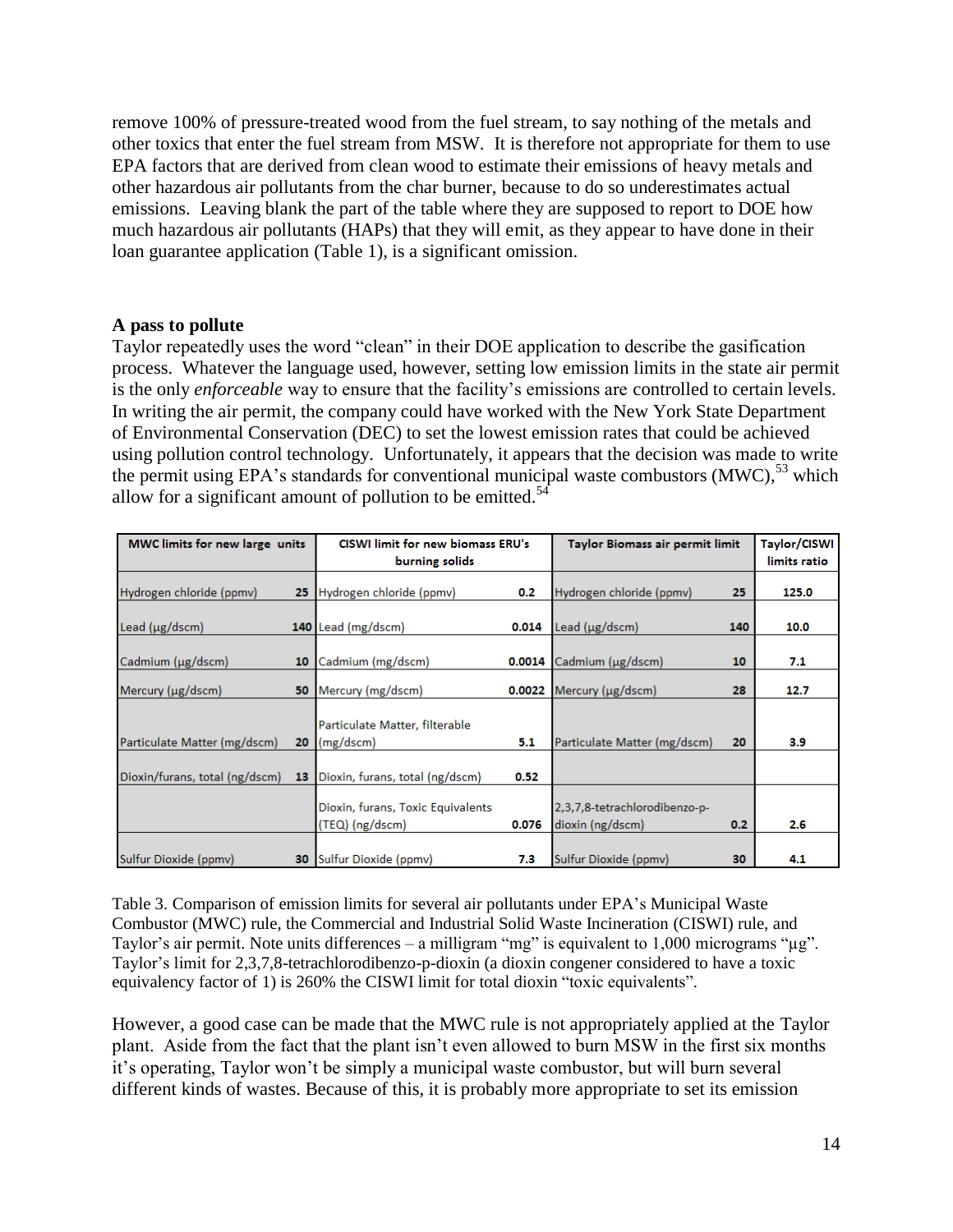limits based on EPA's rule for "commercial and industrial waste incinerators" (CISWI).<sup>55</sup> As shown in Table 3, emissions limits set in the Taylor Biomass permit for the kinds of hazardous air pollutants emitted by burning garbage and demolition debris significantly exceed CISWI rule limits.

If Taylor Biomass moves forward, the permit should be rewritten so that emission rates are at *least* as low as those in the CISWI rule. If this "low emissions" gasification facility can't even commit to meeting the emissions limits that are required for commercial and industrial solid waste incinerators using traditional combustion technologies, how can it be considered to be "innovative," let alone "clean"? Rewriting the permit to include these enforceable limits would significantly reduce the risk to human health and the environment from the Taylor facility, although it's important to note that the CISWI rule does not contain emissions limits for arsenic and chromium, pollutants expected to be emitted by a plant that burns C&D waste.

## <span id="page-14-0"></span>**Taylor's permitted emissions – above DOE limits**

Taylor has assured DOE that their facility can meet the emissions limits required to qualify for the loan guarantee application. However, whatever is stated in the loan guarantee application, it is not legally binding. The only legally enforceable limits are those listed in the air permit, yet in some cases, the permitted emissions levels set by the state-level air permit exceed the DOE required levels.

#### <span id="page-14-1"></span>*Particulate matter*

Air emissions of fine particulate matter (PM) are a serious health risk that are implicated in everything from respiratory and heart disease to cancer and low birthweight. Orange County, where Taylor Biomass would be located, already exceeds EPA's health 24-hr standard for fine particulate matter concentrations in the air, meaning that the air is already considered unhealthy. The DOE particulate matter emission standard for loan guarantee recipients is moderately rigorous, requiring PM emissions to be no more than 0.01 lb/MMBtu. However, under the current terms of its permit, Taylor biomass will be permitted to emit 0.026 lb/MMBtu, 260% the rate required by the DOE application.<sup>56</sup> This emission rate translates to fine particulate matter emissions of 26 tons per year and is about the same as would be found in the permit of a wellcontrolled coal plant.

# <span id="page-14-2"></span>*Sulfur dioxide*

Sulfur dioxide  $(SO_2)$  is a respiratory irritant that contributes to regional haze and ecosystem acidification. While biomass combustion is often promoted on the basis that biomass emits less  $SO<sub>2</sub>$  than coal, the Taylor Biomass plant is permitted to be a relatively large source of  $SO<sub>2</sub>$  under the terms of its permit. While the required DOE emission rate for  $SO_2$  is 0.05 lb/MMBtu, the Taylor permit allows an emission rate of 0.109 lb/MMBtu,<sup>57</sup> more than double the allowable DOE limit. This translates to 112 tons of permitted  $SO_2$  emissions per year.<sup>58</sup>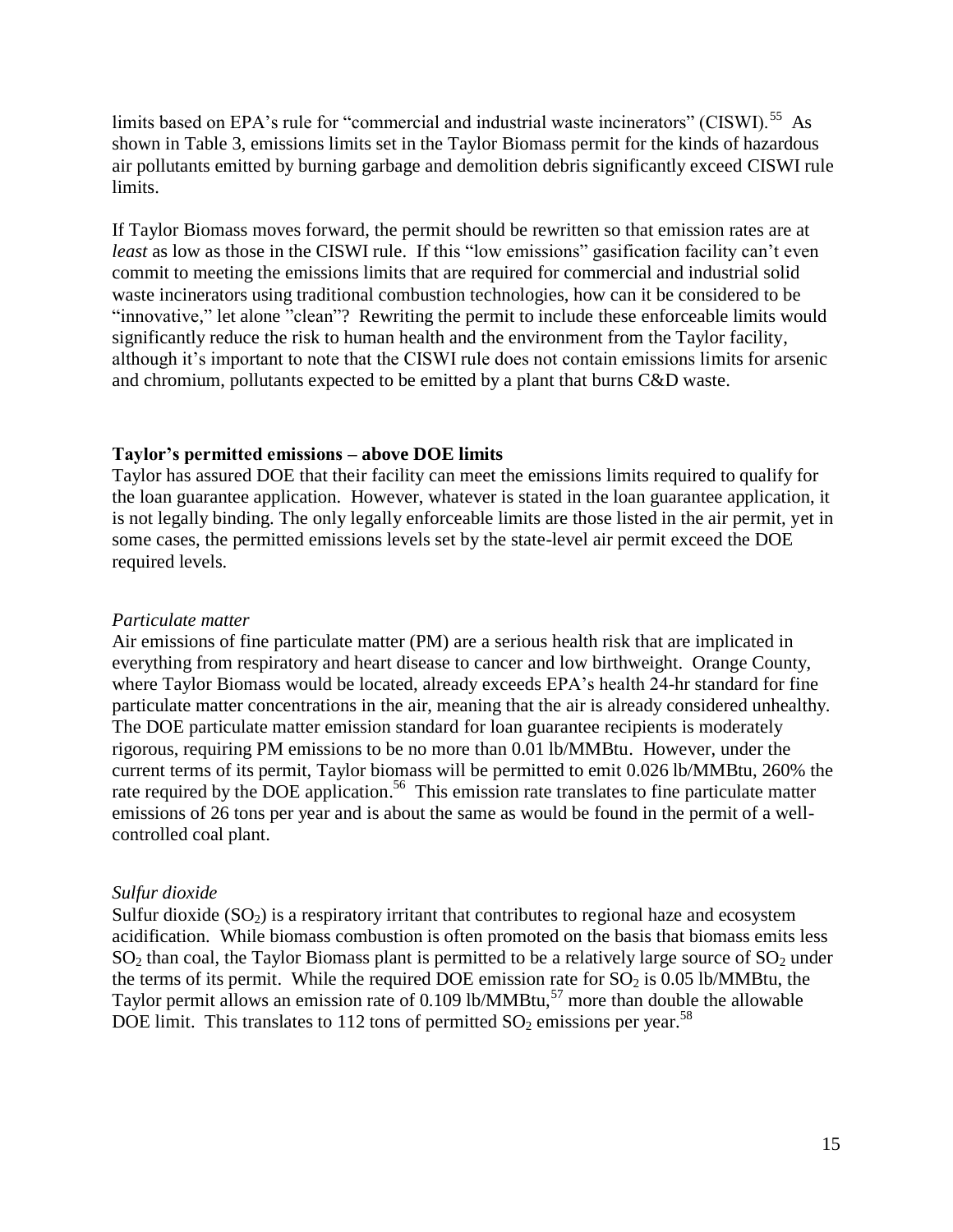# <span id="page-15-0"></span>*Nitrogen oxides*

Nitrogen oxides  $(NO_x)$  are constituents of ground-level ozone as well as being respiratory irritants. The emission rate set in the state air permit of 25 ppm translates to a rate of 0.065 lb/MMBtu, thus Taylor does appear to meet DOE's requirement that the plant not emit more than 0.08 lb/MMBtu of  $NO<sub>x</sub>$ . However, despite its claims of being "clean", the Taylor facility will emit more than 67 tons of  $NO_x$  per year,<sup>59</sup> an emission rate about the same as that of conventional biomass boiler.

## <span id="page-15-1"></span>*Mercury*

DOE requires applicants to the loan guarantee program to demonstrate that they will reduce mercury emissions by 90% relative to what is in the fuel.<sup>60</sup> At a certain point in the DOE review of the Taylor loan guarantee application, a series of follow-up questions indicates the agency was not reassured by Taylor's statements that "mercury will not be present in emissions".<sup>61</sup> Again, the emission limit set in the state air permit allows far greater emissions than Taylor has promised DOE, with the permit's limit of 28 micrograms per dry standard cubic meter $^{62}$ translating to over to over 73 pounds per year.

Not only is this permitted rate more than 12 times the amount Taylor would be allowed to emit under the CISWI rule, it is more than is allowed at nearby coal plants. Just over the New York border in Massachusetts, large coal plants are held to an emissions standard of no more than 0.0025 pounds of mercury emission per net gigawatt-hour of electricity generated.<sup>63</sup> Delivering 20 MW to the electrical grid and operating full-time, Taylor would generate about 175 gigawatthours of electricity per year and therefore be allowed to emit 0.44 lb of mercury under this rule. In other words, the rate currently allowed in the Taylor permit is 166 times greater than would be allowed for a Massachusetts coal plant. Furthermore, Taylor's permitted emission limit of over 73 pounds of mercury per year far exceeds the actual mercury emissions at any of the existing garbage incinerators or coal-fired powered plants currently operating in New York, according to 2009 data from the DEC. $^{64}$ 

When DOE questioned Taylor's assertions that there would be no mercury emissions from the facility, Taylor responded by stating that they had decided to add a carbon filter system to reduce mercury emissions.<sup>65</sup> However, this condition is nowhere to be found in the facility's state air permit, which is the governing document and which sets the permitted emission rate of 28 micrograms per dry standard cubic meter. Until the requirement for a carbon filter is added to the air permit, Taylor Biomass should be regarded as potentially an unusually large source of mercury emissions.

#### <span id="page-15-2"></span>**Conclusion**

Burning and gasifying garbage and wood is one of the fastest ways to move carbon dioxide into the atmosphere. As the planet passes the milestone of exceeding 400 ppm of atmospheric  $CO<sub>2</sub>$ for the first time in millennia,  $^{66}$  the public may enquire why DOE or any government agency would be providing loans and grants to waste gasification, a technology that emits more  $CO<sub>2</sub>$ than the alternate fate, landfilling, and as a power generation technology, emits more  $CO<sub>2</sub>$  per MWh than modern fossil fuel burning plants.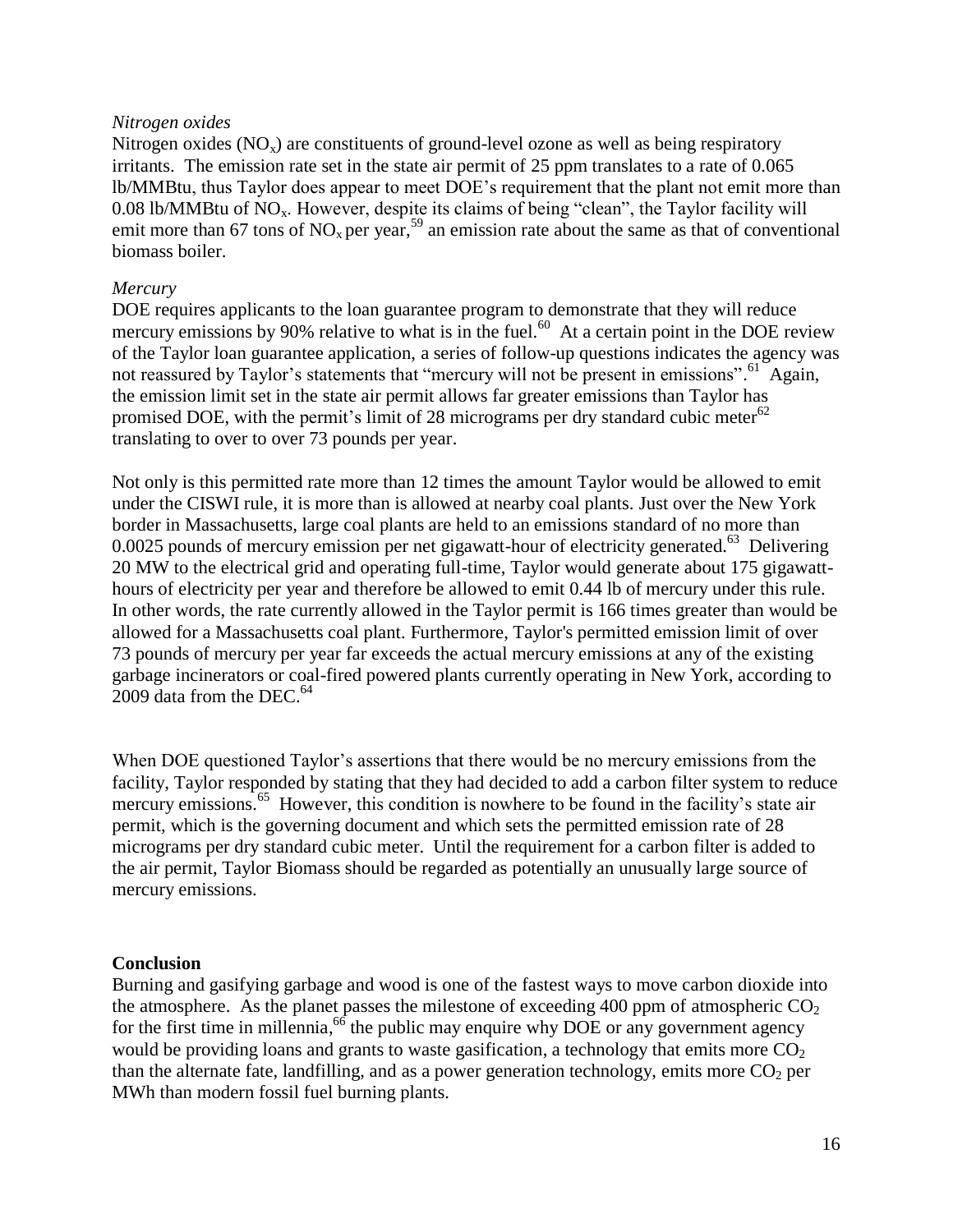Whatever the ultimate sustainability and carbon impact of burning biogenic materials, there is no carbon accounting scheme that can justify burning plastics and calling this 'low-emissions" energy production. In fact, the amount of greenhouse gas emissions from existing waste-burning facilities is already increasing, because the composition of MSW in the United States is becoming more and more tilted toward fossil-fuel-derived plastics. Data on waste composition show that in 1990, less than 30% of waste was comprised of plastics and other non-biogenic, fossil-fuel derivatives; by 2009, however, a full 45% of waste was non-biogenic.<sup>67</sup>

Providing taxpayer-funded incentives to burn this material pushes both renewable energy and waste management policies in the wrong direction, because it works against incentives to reduce packaging and recycle materials instead of throwing them away. Further, why does a power plant that is actually *paid* to "dispose" of its fuel need such generous public subsidies? Taylor projects that it will receive upwards of \$50 per ton in tipping fees for MSW, which should generate more than \$9 million per year in revenue. Tipping fees for the 857 tpd of construction and demolition waste the facility will accept would likely generate at least as much, again. On top of this, the facility will be generating power, for which it will be paid. If this revenue model is not sufficient to overcome the technology's risks in the eyes of private investors, why should taxpayers be left holding the bag?

There is an important role for government to play in supporting clean energy development, but taxpayer-supported programs should not entertain any proposals for power generation where  $CO<sub>2</sub>$  and conventional pollutant emissions exceed those from fossil fuels. DOE should deny Taylor's loan guarantee, and further should revisit its priorities for funding clean, renewable energy.

#### <span id="page-16-0"></span>*Endnotes*

 1 These fuels were used during tests of a gasifer in Kansas. ("ICM biomass gasifier ready for commercial deployment". Biomass Magazine, May 5, 2011.) The facility is now being decommissioned.

<sup>&</sup>lt;sup>2</sup> United States Government Accountability Office. Congressional briefing on "Department of Energy: Status of Loan Programs". March 15, 2013.

<sup>3</sup> <http://lpo.energy.gov/programs/1703-2/>

<sup>4</sup> <http://lpo.energy.gov/programs/1703-2/>

<sup>&</sup>lt;sup>5</sup> Biomass Magazine. "Taylor Biomass will receive loan guarantee". April 25, 2011. <http://biomassmagazine.com/articles/5442/taylor-biomass-will-receive-loan-guarantee>

<sup>&</sup>lt;sup>6</sup> Solyndra and other projects were approved under the "1705" program.

<sup>7</sup> United States Government Accountability Office. Congressional briefing on "Department of Energy: Status of Loan Programs". March 15, 2013.

<sup>&</sup>lt;sup>8</sup> Taylor has had support from some influential lawmakers; for example, see [http://bit.ly/10O8ZlS.](http://bit.ly/10O8ZlS)

<sup>&</sup>lt;sup>9</sup> Taylor Biomass application to Department of Energy Title XVII Loan Guarantee Program, Part I. Reference Number: DE-FOA-0000140, Sept. 14, 2009. Page 19.

<sup>&</sup>lt;sup>10</sup> Letter to PFPI from DOE, May 16, 2013.

 $11$  Cornerstone Engineering. Updated engineering report for Taylor Biomass, submitted to NY Dept of Environmental Conservation, March 11, 2009. Spreadsheet, Appendix P, "Biomass gasification process mass balance".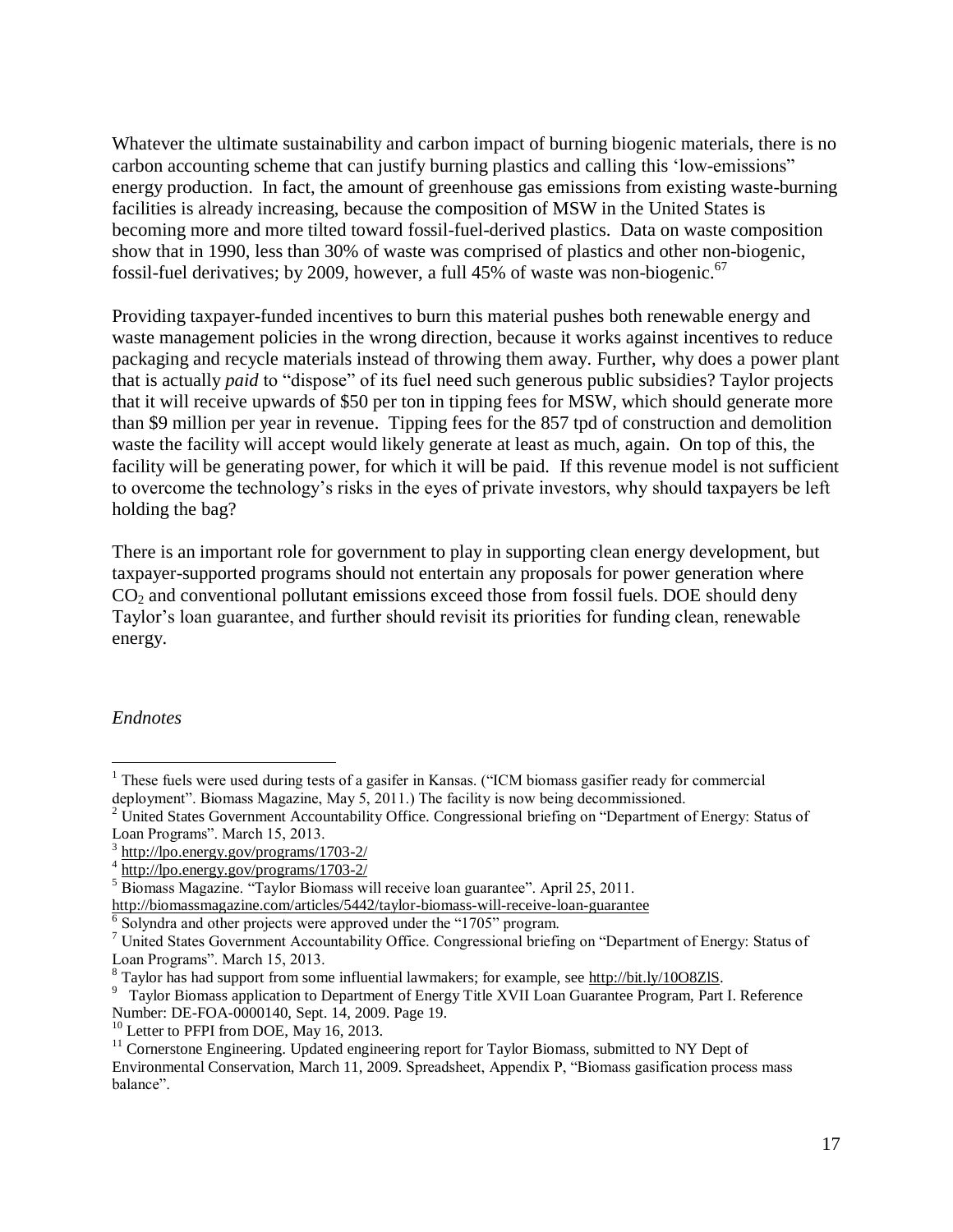$12$  The program was initiated under the American Recovery and Reinvestment Act of 2009 and is titled, "Payments for Specified Energy Property in Lieu of Tax Credits".

<http://www.treasury.gov/initiatives/recovery/Pages/1603.aspx>

 $\overline{a}$ 

[http://www.treasury.gov/initiatives/recovery/Documents/Message%20on%20Sequestration%201603%20Program.p](http://www.treasury.gov/initiatives/recovery/Documents/Message%20on%20Sequestration%201603%20Program.pdf) [df](http://www.treasury.gov/initiatives/recovery/Documents/Message%20on%20Sequestration%201603%20Program.pdf)

 $\frac{15}{15}$  [http://www.standardandpoors.com/ratings/definitions-and-faqs/en/us#def\\_1](http://www.standardandpoors.com/ratings/definitions-and-faqs/en/us#def_1)

<sup>16</sup> RW Beck letter to Mark Paisley, evaluating Taylor Biomass facility. September 11, 2009.

<sup>17</sup> Internal Revenue Service. Letter ruling on qualification of Montgomery LLC for federal for tax credit. June 11, 2008.

<sup>18</sup> New York State Department of Environmental Conservation. Air permit ID 3-3342-00105/00009. Effective date 12/03/2010. Page 67.

<sup>19</sup> George Sweikert, NY DEC, email dated March 21, 2013.

<sup>20</sup> DOE guarantee application Part II, page 118.

<sup>21</sup> Other gasification plants have been proposed that would collect syngas and transform it into ethanol, rather than generating power on site.

<sup>22</sup> Cornerstone Engineering. Updated engineering report for Taylor Biomass, submitted to NY Dept of

Environmental Conservation, March 11, 2009. Appendix P, "Biomass gasification process mass balance".

<sup>23</sup> Cornerstone Engineering. Updated Engineering report for Taylor Biomass, submitted to NY Department of Environmental Conservation, March 11, 2009.

 $24$  Cornerstone Engineering. Updated engineering report for Taylor Biomass, submitted to NY Dept of Environmental Conservation, March 11, 2009. Appendix P, "Biomass gasification process mass balance".  $25$  New York State air permit, page 65.

<sup>26</sup> New York state air permit, page 56.

<sup>27</sup> The Taylor Biomass Gasification Project draft environmental impact statement, June 2010. Page 2-29.

 $28$  New York state air permit, pages 66 and 68.

<sup>29</sup> DOE loan guarantee application Part II, page 113.

<sup>30</sup> DOE loan guarantee application Part I, page 23.

 $31$  DOE loan guarantee application Part I, page 94.

<sup>32</sup> DOE loan guarantee application Part I, page 39.

<sup>33</sup> New York State Energy Research and Development Authority. Guide for siting small-scale biomass projects in New York State. Final Report 90-07, October, 2009.

<sup>34</sup> Cornerstone Engineering. Updated Engineering report for Taylor Biomass, submitted to NY Department of Environmental Conservation, March 11, 2009. Page 4-6.

<sup>35</sup> Cornerstone Engineering. Updated Engineering report for Taylor Biomass, submitted to NY Department of Environmental Conservation, March 11, 2009. Page 4-1.

<sup>36</sup> DOE loan guarantee application Part I, page 19.

 $37$  DOE loan guarantee application Part I, page 119.

<sup>38</sup> Internal Revenue Service. Letter ruling on qualification of Montgomery LLC for federal for tax credit. June 11, 2008.

<sup>39</sup> DOE guarantee application Part I, page 42.

 $40$  DOE loan guarantee application Part I, page 46.

<sup>41</sup> EPA "Greenhouse Gas Emissions" webpage, accessed March 13, 2013, at

[http://epa.gov/climatechange/ghgemissions/gases/ch4.html.](http://epa.gov/climatechange/ghgemissions/gases/ch4.html)

<sup>42</sup> The Tellus Institute. "Assessment of materials management options for the Massachusetts Solid Waste Master Plan review." Boston, MA. December 2008.

 $43$  Combustion chapter of EPA WARM documentation available at:

http://www.epa.gov/climatechange/waste/downloads/Combustion.pdf

<sup>44</sup> DOE loan guarantee application Part I, page 47.

<sup>45</sup> EPA webpage accessed March 13, 2013: "Solid waste management and greenhouse gases"

(http://www.epa.gov/climatechange/waste/SWMGHGreport.html#background). Combustion chapter of EPA

WARM documentation available at: http://www.epa.gov/climatechange/waste/downloads/Combustion.pdf

<sup>46</sup> DOE loan guarantee application Part I, page 47.

 $13$  DOE loan guarantee application Part II, page 180. 14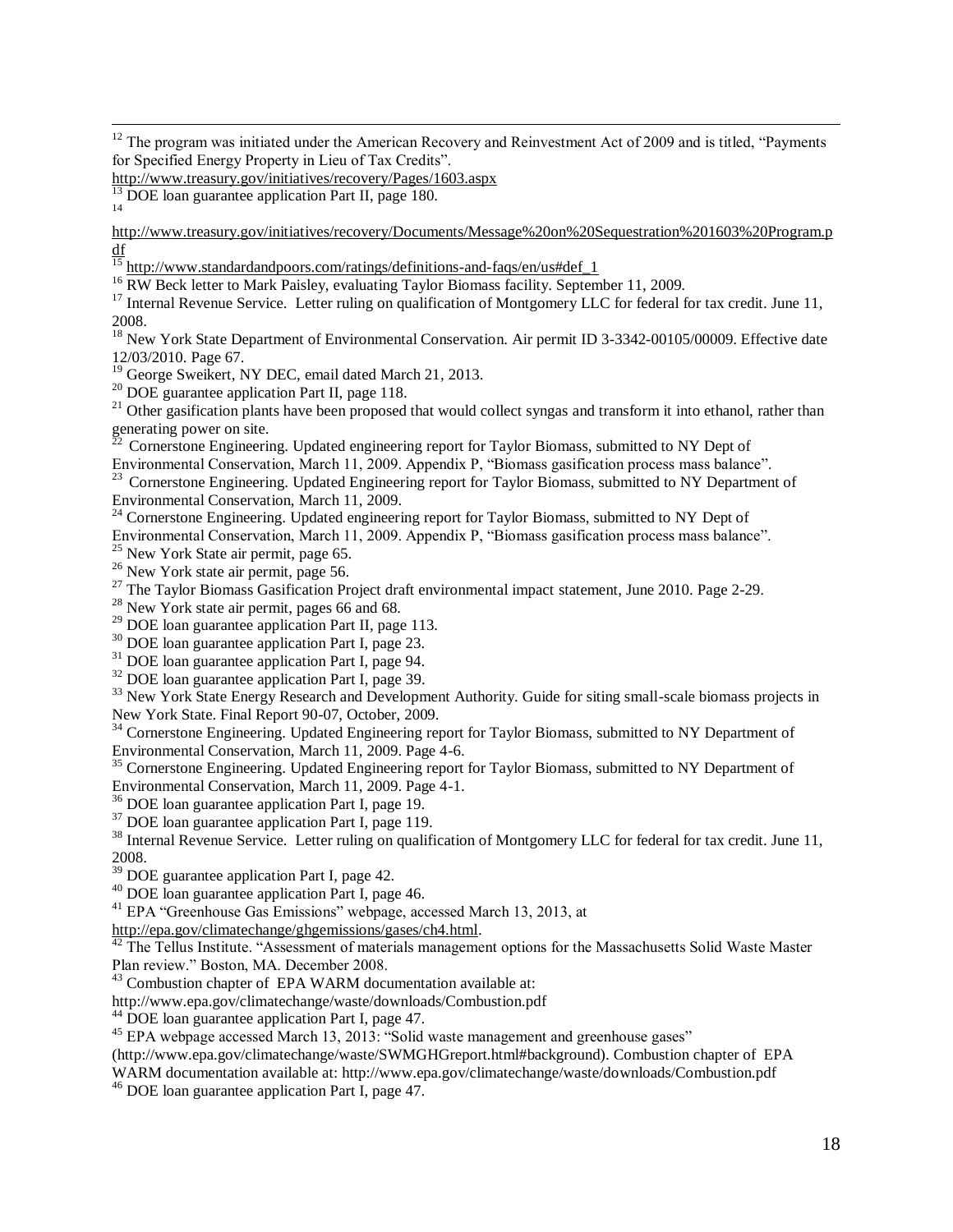<sup>47</sup> ESS Group, Inc. Air State Facility Permit Application prepared for Taylor Holdings Group, Ltd. Worcester, MA. May 28, 2008.

<sup>48</sup> Cornerstone Engineering. Updated Engineering report for Taylor Biomass, submitted to NY Department of Environmental Conservation, March 11, 2009. Page 4-21.

<sup>49</sup> New York State air permit, page 52.

 $\overline{a}$ 

<sup>50</sup> Taylor Biomass application to Department of Energy Title XVII Loan Guarantee Program Reference Number: DE-FOA-0000140, Sept. 14, 2009. Page 121.

<sup>51</sup> EPA, 2010. "emissions database boilers heaters" data gathered in support of EPA's MACT rulemaking. Downloaded in 2011 from [http://www.epa.gov/airtoxics/boiler/boilerpg.html.](http://www.epa.gov/airtoxics/boiler/boilerpg.html)

<sup>52</sup> Epsilon Associates. Palmer Renewable Energy "Fuel Sampling and Analysis Report/Proposed Fuel Specification", August 1, 2007. Maynard, MA.

MSC rule available at<http://www.epa.gov/ttn/atw/129/mwc/fr10my06.pdf>

54 Both the Citizens' Environmental Coalition and NYPIRG commented extensively on the draft permits for the Taylor Biomass facility in 2010. They argued that New York State's 6 NYCRR Part 219 regulations for incinerators should be applied for the air permit. These regulations are more stringent than the federal MWC regulations which the DEC ultimately chose to use. (Comments submitted to the NYS Department of Environmental Conservation by CEC Oct. 14, Oct. 27th, and Nov. 5, 2010. Comments submitted to the NYS Department of Environmental Conservation by NYPIRG Nov. 8th 2010).

<sup>55</sup> Rather than being considered a MWC, the facility probably should be considered an Energy Recovery Unit (ERU) as defined under the Commercial and Industrial Solid Waste Incineration Rule (CISWI), "units that would be boilers or process heaters if they did not combust solid waste." Specifically, the unit should probably be classified as an "Energy recovery unit designed to burn biomass", which means "an energy recovery unit that burns solid waste, biomass, and non-coal solid materials but less than 10 percent coal, on a heat input basis on an annual average, either alone or in combination with liquid waste, liquid fuel or gaseous fuels (40 CFR § 60.2265 of subpart CCCC).

<sup>56</sup> The state air permit sets emissions at 20 mg per dry standard cubic meter, corrected to 7% oxygen. We obtained information on the facility's stack flow rate from the NY DEC permit engineer, George Sweikert, to convert this to units of lb/MMBtu. The state air permit specifies that the combustion turbine is 154 MMBtu/hr and the char burner is 80 MMBtu/hr, for a combined capacity of 234 MMBtu/hr. These two units vent out the same stack, for which the emission limit is set. Using the combined value of 234 MMBtu from the air permit, the emission rate at 20 mg per dry standard cubic meter translates to 0.026 lb/MMBtu.

 $57$  The permit allows 30 ppm of SO2 emissions. At the plant's specifications for stack flow rate, this translates to an emission rate of

 $58$  We cross-checked this conclusion against other information in the Taylor DOE application. The application also states that hydrogen sulfide (H2S) in the syngas will be produced at a mass flow rate of 16.2 lb/hr (Engineering report Appendix EE, "Combustion Turbine Specifications", page SP-101-8). This rate of H2S production translates to a production rate for sulfur (S) alone of 15.24 lb/hr, or 66.76 tons per year. Assuming all this sulfur is indeed contained in the gas as-fired, and assuming that it is all oxidized to SO2 when the gas is combusted, the emission rate for SO2 would be 133 tons per year, translating to an emission rate of 0.129 lb/MMBtu. Again, this value is more than twice the DOE limit of 0.05 lb/MMBtu. Under the terms of its air permit, Taylor Biomass does not appear to meet the DOE loan guarantee criteria.

The state air permit constrains total NOx emissions to 25 ppm, which translates to an emission rate of 0.065 lb/MMBtu. The DOE allowable rate is 0.08 lb/MMBtu, which is not particularly rigorous.

 $60$  Taylor Biomass response to the DOE letter of inquiry dated June  $2<sup>nd</sup>$ , 2010. Page 16.

<sup>61</sup> DOE loan guarantee application Part I, page 43.

<sup>62</sup> New York State air permit, page 75.

<sup>63</sup> Massachusetts Department of Environmental Protection. Mercury emission limits for coal-fired plants. <http://www.mass.gov/dep/toxics/stypes/hgfact.pdf><br>
64 Stots: CN = X = C

State of New York Public Service Commission. Comments of the New York State Department of Environmental Conservation regarding the verified petition of Covanta Energy Corportaion. Case 03-E-0188. August 19, 2011.  $65$  Taylor Biomass response to the DOE letter of inquiry dated June  $2<sup>nd</sup>$ , 2010. Page 17.

<sup>66</sup> New York Times. "Heat-trapping gas passes milestone, raising fears". May 10, 2013.

 $^{67}$  SAIC, 2012. Memo to Stratus Consulting: Review and evaluation of 40 CFR Part 98 CO<sub>2</sub> Emission Factors for EPW07072 TO 45. June 15, 2012. http://bit.ly/13oOuwI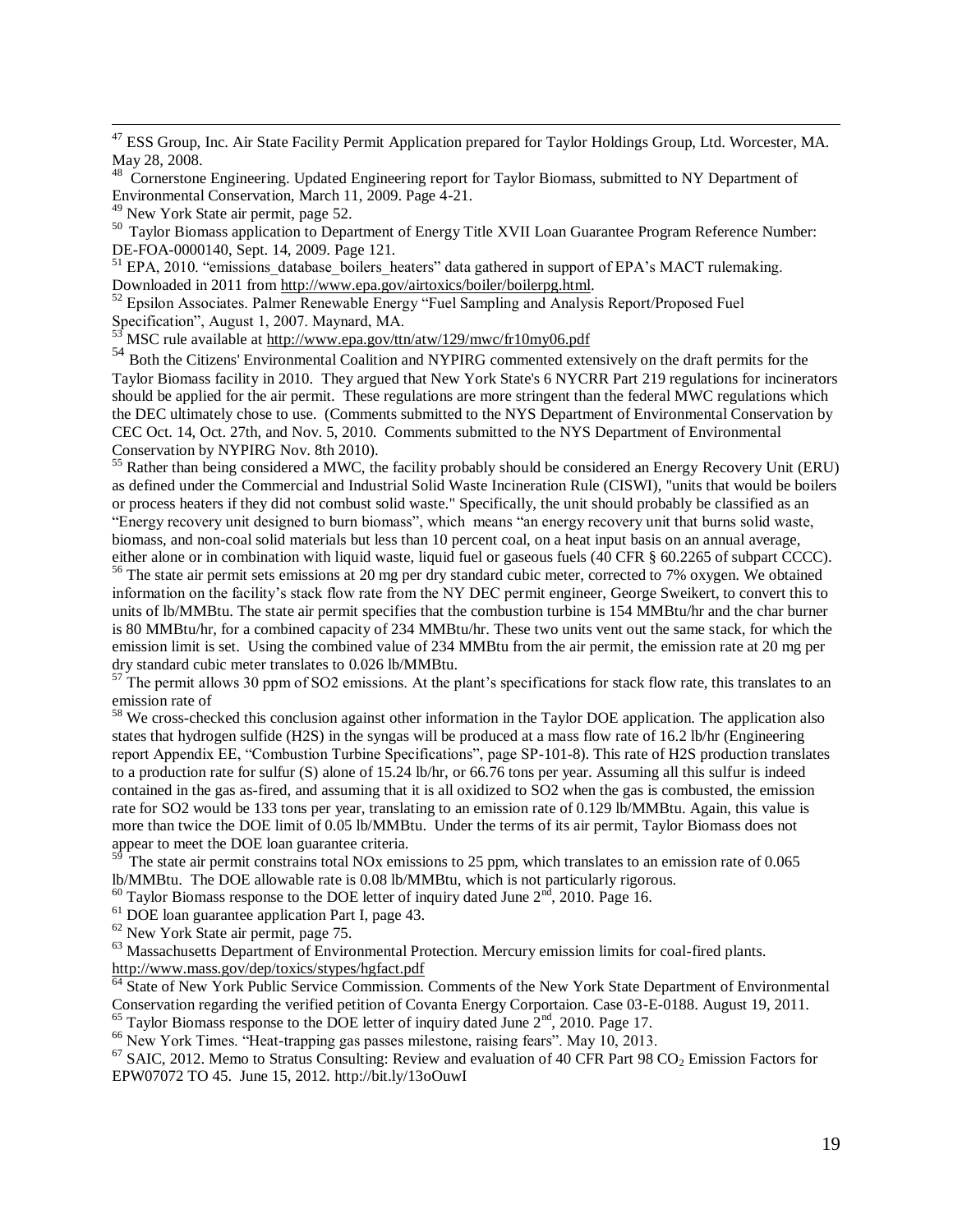

Peter W. Davidson, Executive Director Loan Program Office U.S. Department of Energy LP 1 1000 Independence Avenue, SW Washington D.C. 20585

May 22, 2013

Dear Mr. Davidson,

The Department of Energy 1703 loan guarantee program has the potential to support power generation projects that increase energy independence and reduce greenhouse gas and conventional air pollutant emissions. Given our own organization's concerns that federal support for renewable energy be focused on these important goals, the Partnership for Policy Integrity (PFPI) performed a review of the loan guarantee application for Taylor Biomass (the "Montgomery Project") a 24 MW (gross) solid waste gasification facility proposed in Montgomery, New York. Our review found inconsistencies in the application for the DOE loan guarantee and other documents submitted by the facility. While we assume that DOE reviewers have likely identified many if not most of these issues, we present an overview below, which we hope will assist DOE in its consideration of the project.

# **Contents**

| Taylor's permit allows only clean wood as fuel, compromising its "innovative" status 25          |
|--------------------------------------------------------------------------------------------------|
|                                                                                                  |
| Plastics burned at the Taylor plant will be a significant source of greenhouse gas emissions. 27 |
| The facility is a Industrial Solid Waste Incinerator and should be classified as such  27        |
|                                                                                                  |
|                                                                                                  |
|                                                                                                  |
|                                                                                                  |
|                                                                                                  |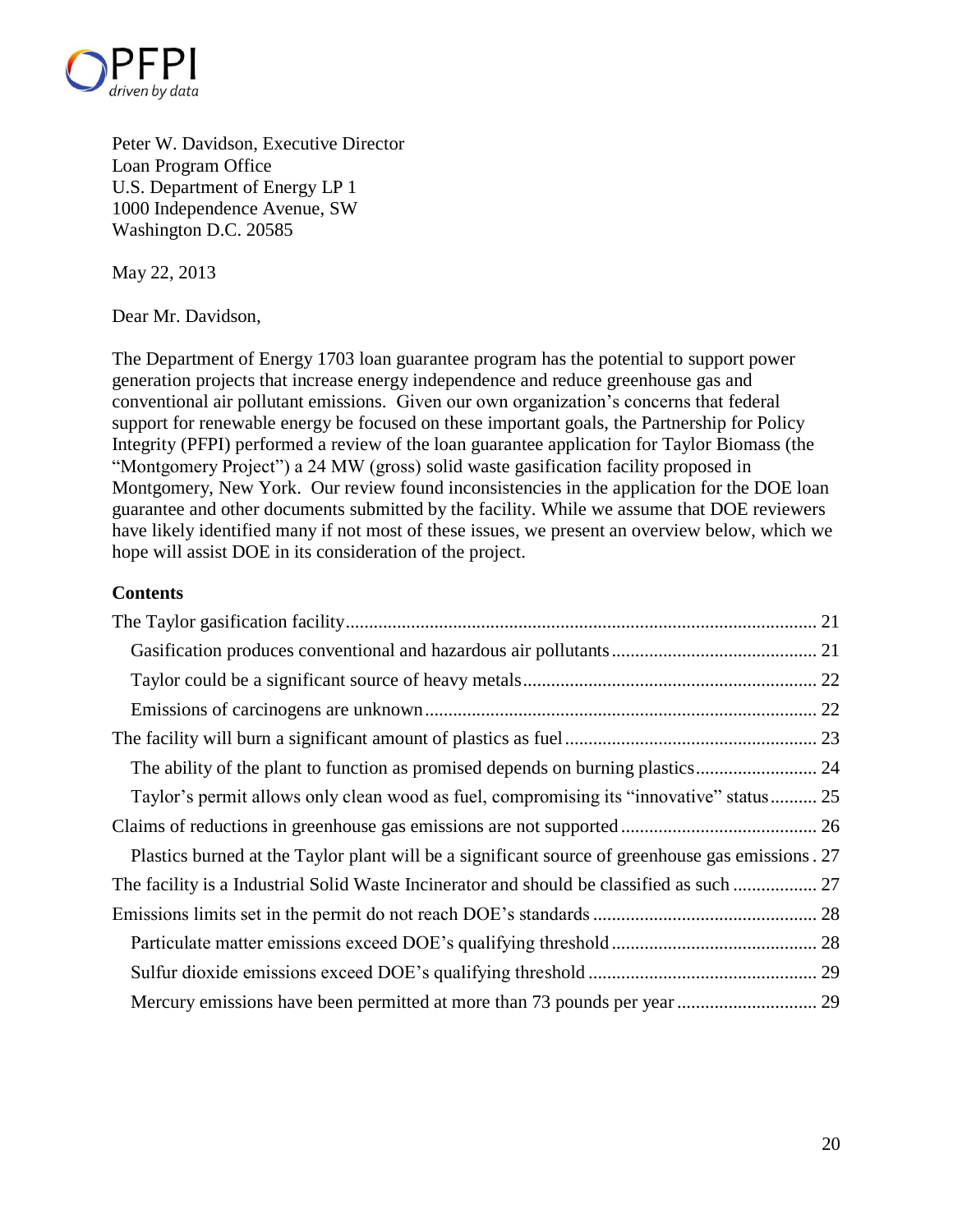# <span id="page-20-0"></span>**The Taylor gasification facility**

The Taylor Biomass facility has been proposed as a gasifier that will combust, under starved oxygen conditions, municipal solid waste (MSW), construction and demolition waste (C&D), and waste wood, consuming about 31,250 pounds of material per hour. 1 The facility's generation capacity depends on a combustion turbine burning syngas, and a char combustor that burns pyrolyzed fuel. The facility's generation capacity has been variously presented as 24 MW,<sup>2</sup> 19 – 21 MW (net),<sup>3</sup> and 20 – 25 MW.<sup>4</sup> The applicant has stated that the facility's efficiency is over 40 percent;<sup>5</sup> however, the state-level air permit specifies the capacity of the combustion turbine and the char combustor as 154 and 80 MMBtu respectively, for a combined capacity of 234 MMBtu. At an output of 24 MW, this would translate to an efficiency of 35%.

The Taylor facility has applied to the DOE 1703 renewable energy loan guarantee program under Category 2: Biomass, MSW conversion to syngas.<sup>6</sup> The loan guarantee application states that the facility will gasify around 400 tons wet weight (300 tons dry weight) of MSW per day and construction waste (including non-wood materials such as plastics), and some amount of waste wood, apparently up to 100 tons per day.<sup>7</sup> (This claim is not substantiated by the state air permit, however, as discussed below). The loan guarantee application states that the facility will export around 20 MW of electricity to the grid; as a 24 MW (gross) plant, this suggests that the plant's parasitic load is around 17 percent, which is relatively high for a biomass combustion facility. For conventional combustion biomass plants, parasitic load is usually  $10 - 12$  percent.

# <span id="page-20-1"></span>*Gasification produces conventional and hazardous air pollutants*

At Taylor, gasification of fuel will produce syngas, which is combusted in a combustion turbine that is essentially the same as utilized by a natural gas combustion plant. The pyrolyzed material remaining after gasification is called char, which is burned in a conventional burner known as a char combustor. The 24 MW Taylor plant will consume 25,000 dry lb/hr (31,250 as delivered) of MSW, wood, and C&D waste,  $\frac{8}{3}$  and will in turn produce 8,210 lb per hr of char to be burned in the char combustor, $9$  indicating that about 33% of the feedstock for gasification is ultimately burned in a conventional boiler after it has been pyrolyzed. The engineering report states that the char burner produces 3,670 lb of ash per hour,<sup>10</sup> which amounts to about 44 tons per day, although elsewhere it is stated that the ash generation will be 36 tons per day.<sup>11</sup> The ash will contain heavy metals and other compounds that have not been volatilized, and therefore may require special disposal.

The Taylor plant will emit hazardous air pollutants (HAPs). There are few if any actual data on the suite of pollutants emitted by MSW gasification. Taylor used EPA's AP-42 emission factors for natural gas to estimate HAPs emissions from the combustion turbine for purposes of their air permit application to New York State, and estimated HAPs emissions from the char burner using the AP-42 emission factors for wood-fired boilers. However, as the facility will gasify garbage and construction and demolition waste, including plastics and other synthetics, the AP-42 emissions factors for natural gas and virgin wood very likely underestimate emissions of HAPs from the Taylor facility.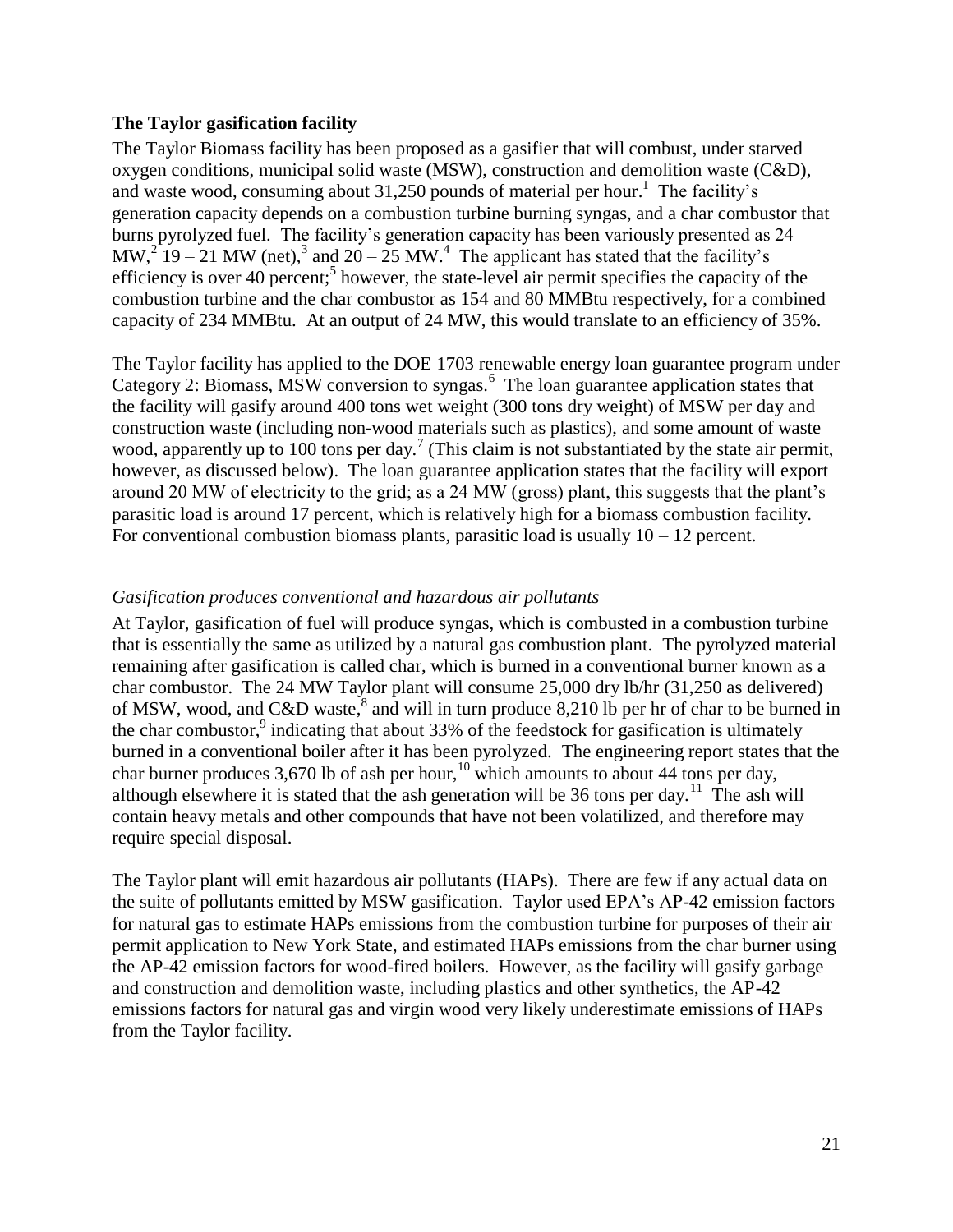# <span id="page-21-0"></span>*Taylor could be a significant source of heavy metals*

The applicant has estimated HAPs emissions from the char burner using the AP-42 emission factors for wood-fired boilers. However, the AP-42 factors are based on "clean" wood, and are not appropriate for estimating emissions from fuel that may contain treated wood and other contaminants. To demonstrate the difference in heavy metals content between untreated wood and demolition waste that contains small amounts of pressure-treated wood, PFPI retrieved data on the metals content of "unadulterated" wood from a recent EPA database<sup>12</sup> of fuel contaminant values that was assembled for the "boiler rule" rulemaking, and compared these data with a study on metals content in samples of construction and demolition (C&D) wood that was conducted in Massachusetts.<sup>13</sup> The unadulterated wood data included samples that had been tested for chromium (99 samples) and arsenic (55 samples), ingredients of the copper-chromium-arsenate (CCA) cocktail that has long been used as a pressure-treatment wood preservative, but which should be present only at low concentrations in unadulterated wood. We also retrieved data on lead (67 samples), which could be found in some painted demolition wood but should also be found at relatively low concentrations in untreated wood.

The C&D analysis study contained data on weight percentage of each sample of wood chips that was comprised of CCA-treated wood, reporting a range of 0.8% to 6.1% in 15 composite samples that were collected after demolition wood was chipped. The ranges and averages of metals concentrations in those samples, in parts per million (ppm), were as follows, with the lowest values for metals found in the samples with the lowest amount of C&D wood:

|                                                              | Chromium    | Arsenic                                 | Lead |
|--------------------------------------------------------------|-------------|-----------------------------------------|------|
| Range of metals content from fuel analysis study (ppm)       | $8.4 - 185$ | 6.9 - 165 6.8 - 148                     |      |
| Average of metals content from fuel analysis study (ppm)     | 81.6        | 72.6                                    | 51.4 |
| Range of metals for "unadulterated" wood in EPA data (ppm)   |             | $0.1 - 72.7$ $0.12 - 68.36$ $0.1 - 106$ |      |
| Average of metals for "unadulterated" wood in EPA data (ppm) | 3.13        | 1.24                                    | 1.58 |

Table 1. Ranges and averages for metals concentrations in samples of construction and demolition wood collected for a fuel study in Massachusetts, and EPA data on "unadulterated" wood fuel samples from a variety of facilities.

These data demonstrate that even when wood chip fuel contains relatively small amounts of CCA-treated wood, this significantly elevates the content of heavy metals over what is found in unadulterated wood, even when the set of unadulterated wood samples contains some relatively high values. No matter what is claimed, it is impossible for Taylor Biomass to remove 100% of pressure-treated wood from the fuel stream, to say nothing of the metals and other toxics that enter the fuel stream from MSW. It is therefore not appropriate for them to use EPA factors that are derived from clean wood to estimate their emissions of heavy metals and other hazardous air pollutants from the char burner, because to do so underestimates actual emissions.

# <span id="page-21-1"></span>*Emissions of carcinogens are unknown*

The engineering report prepared for the Taylor facility recognizes that real emissions are unknown, including the following risk and its potential mitigation: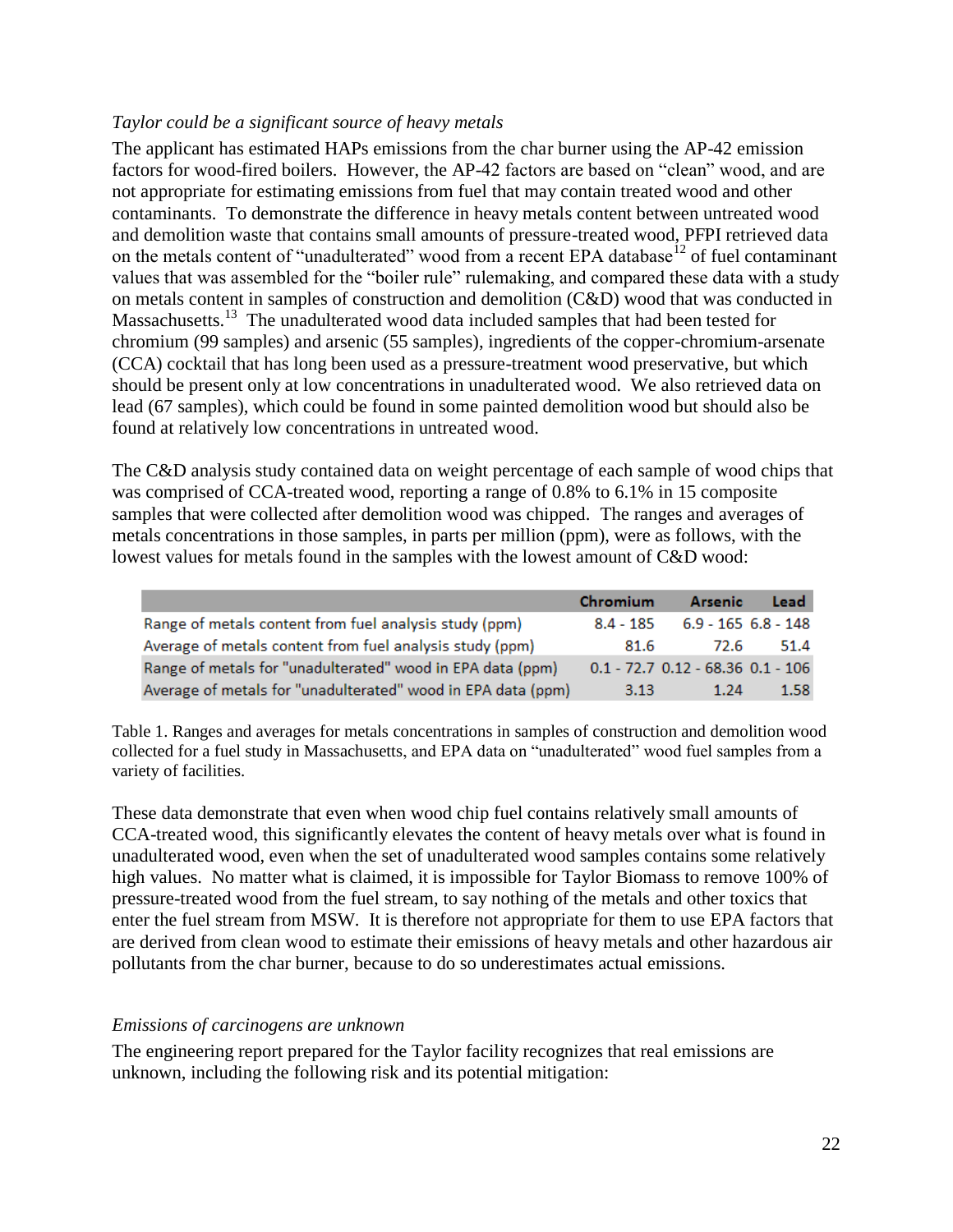"*Condensable organics will be polyaromatics and are therefore suspect carcinogens. The gas conditioning reactor will destroy 90% of these materials. The remainder will be removed by scrubbing and disposed of within the process combustor or by treatment of the process waste water stream*."<sup>14</sup>

Likewise, the air permit application states that the combustion turbine "*will also emit unburned hydrocarbons, 20% of which are assumed to fall within the category of volatile organic carbons*."<sup>15</sup> Taylor Biomass also identifies "*MSW contaminants causing environmental concern*" as a risk, and poses as a mitigation, "*removal of pressure treated and painted wood is monitored and controlled to eliminate those materials from the biomass stream*."<sup>16</sup>

Given that the Taylor gasification process has never been tested at scale, and given that the facility has chosen to estimate emissions rather than reporting emissions data from a test facility, the assurance that carcinogens and other toxics will be eliminated is little more than speculation. While the air permit does require testing for certain toxic emissions, this testing will occur one time only, within 180 days of when the facility starts using MSW as fuel.<sup>17</sup>

# <span id="page-22-0"></span>**The facility will burn a significant amount of plastics as fuel**

The composition of the fuel at the Taylor facility will affect its heat content as well as emissions of air pollutants and greenhouse gases, but the loan guarantee application and associated documents submitted to DOE make conflicting claims about the amount of plastics that will be burned as fuel. Sometimes, the application makes it sound as if no or only very little synthetic materials will be burned – for instance, the loan guarantee application states that the facility's design and process "converts the organic biomass portion of mixed solid waste to energy,"<sup>18</sup> and that "small" quantities of plastics and other similar materials "may also" be used as input<sup>19</sup> to the gasifier. The 2008 "Private Letter Ruling"<sup>20</sup> from the IRS on the eligibility of the facility for tax credits makes it sound as if no synthetics will be used as fuel:

"*the facts as represented by Taxpayer and Taxpayer's representatives are as follows… the material fed into the plant prior to sorting is expected to be at least 65 percent organic by weight. The material that makes it through sorting to fuel the Plant will be 100 percent organic in terms of Btu content*" (emphasis added).

However, it is clearly not the case that the fuel will be 100% organic, as both the MSW portion and the construction waste portion of the facility's fuel supply will contain plastics and other synthetic materials. The engineering report prepared for the plant states "*the Processed Biomass Fuel generated is anticipated to include items such as paper, food, wood (excluding pressure treated and painted), fiber, leather, textiles, and select plastics*."<sup>21</sup> In fact, the plant's design for sorting materials will preferentially feed certain plastics to the gasifier. Describing the sorting process for recovering "acceptable" materials that can be recycled out of the construction and demolition (C&D) waste stream, the engineering report states, "*the lighter density fraction (assumed to be comprised of plastics and various unacceptable materials) extracted from the recirculating air stream of the Air Separator will be captured… and transported to a trash compactor. Then compacted… then transferred to the Biomass Processing Building to become*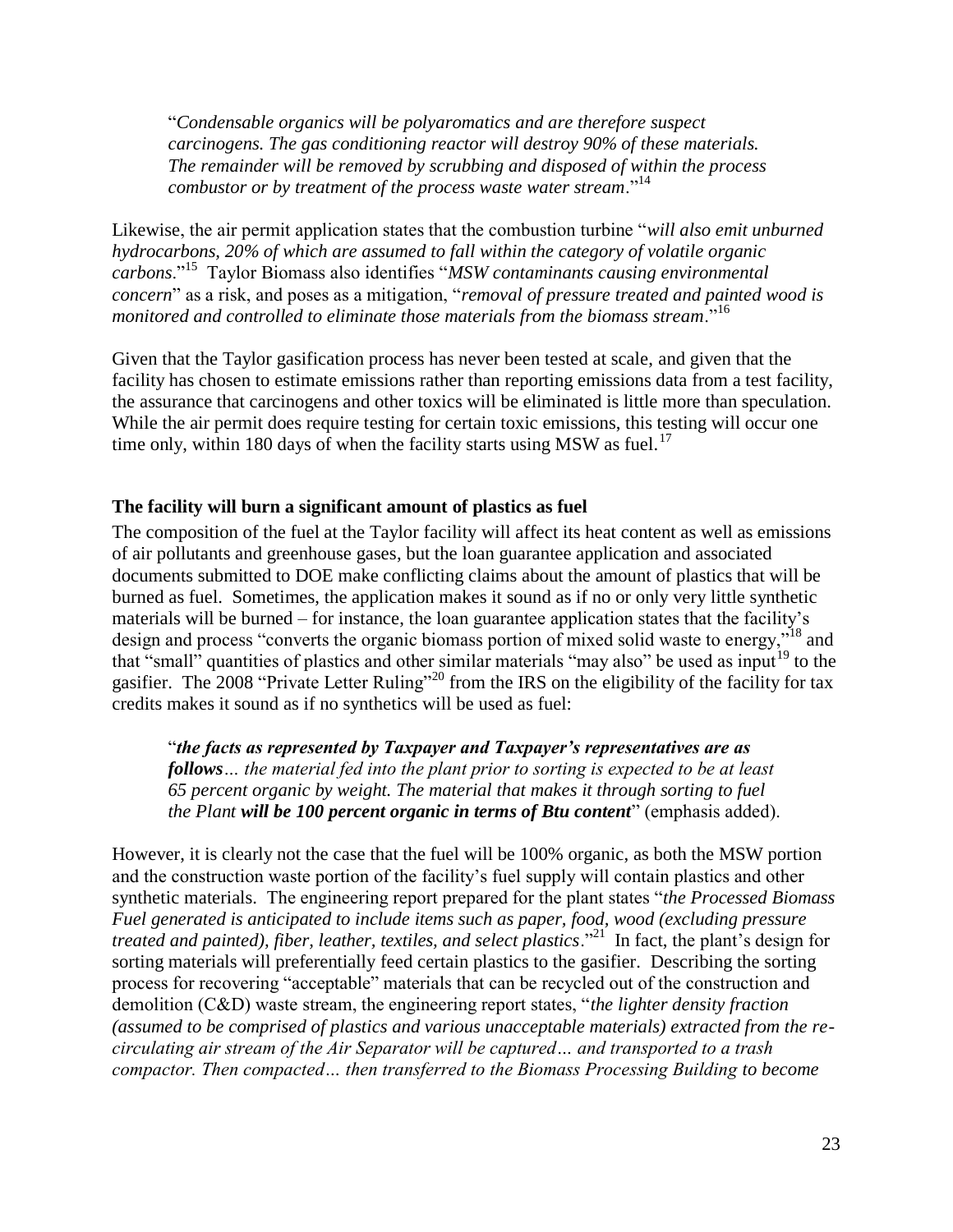*an acceptable portion of the Processed Biomass Fuel*." This part of the C&D stream will not only include plastics, but also carpet and other synthetic materials.

# <span id="page-23-0"></span>*The ability of the plant to function as promised depends on burning plastics*

The amount of plastics used as fuel has important implications for the fuel's heat content and greenhouse gas emissions because plastic is so carbon- and energy-rich. It is not an exaggeration to say that the Taylor Biomass facility's ability to produce energy at its current specifications greatly depends on the presence of a significant amount of plastic being in the fuel. This point is made in a report from The New York State Energy Research and Development Authority (NYSERDA), which documented how Taylor analyzed its fuel, collecting 1,000 pounds of MSW, sorting and separating it, then pelletizing the fuel portion.<sup>22</sup> The pellets were sent to the National Energy Research Laboratory (NREL) in Golden, Colorado, where the fuel was analyzed and gasified in a test gasifier. The NYSERDA report states (emphasis added)

"*Eighty-seven percent of the MSW received from Orange County could be used in the gasification process. However, almost 20% of this 87% are plastics or plastic*  based materials. Most concerning is the fact that such material, even if not *accounted for in the production of renewable energy, may not be part of the fuel mix to qualify under the RPS. Thus a substantial proportion of the material coming in will need to be excluded if the fuel is to qualify under the NYS RPS.*

*The material tested at NREL had an actual Btu content per pound of 7,870 as tested. By weight of the material, the plastics, textiles, and styrofoam made up 20% of the material that could be used in the gasifier. This plastics based material is very high in Btu content with an estimated value of 18,000 Btu/pound. Remaining material without the plastics had a Btu content of 5,338 Btu/pound. Thus by weight 20% of the material coming from plastics provided 46% of the heating value, so eliminating plastic material from the MSW would produce a significant reduction in the heating value of the fuel*."

The values reported by NYSERDA appear to match values used in the Taylor facility's engineering report, which states "it is projected that between 68 and 72% of 500 TPD of MSW received will be utilized as Processed Biomass Fuel, with the remaining portions to be recovered as recyclables or landfilled."<sup>23</sup> The applicant also states, however, "*plastic and textile (nonbiogenic) will be minor due to the sorting process*."<sup>24</sup> As the engineering report states that the heating value of the fuel is 7,500 Btu/pound,<sup>25</sup> we assume that the fuel is assumed to match the specifications identified in the NYSERDA report and will be about 20 percent synthetic and plastics by weight. Given the dependency of the facility on burning plastics to generate energy under its specified operating design, the amount of plastics should perhaps be considered "vital," rather than "minor."

We also noted that the Taylor application states that the facility can produce 1,500 kWh per ton of material, $^{26}$  but this is more than twice the amount of energy production for gasification, 660 kWh per ton, as found by the Tellus Institute in a report commissioned by the State of Massachusetts.<sup>27</sup>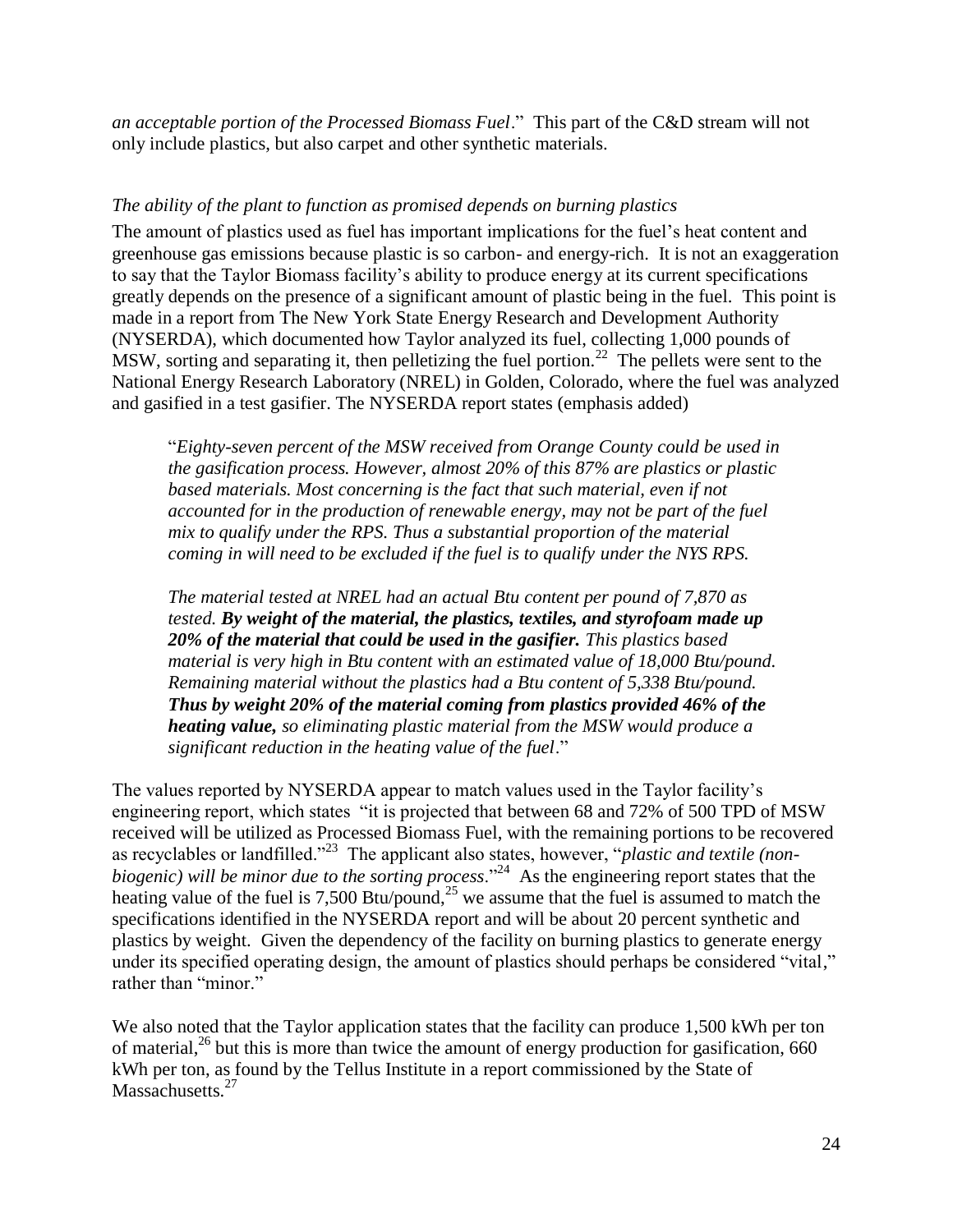<span id="page-24-0"></span>*Taylor's permit allows only clean wood as fuel, compromising its "innovative" status* Taylor has told DOE that they should receive the loan guarantee under the 1703 program to support "innovative" projects because even though each component of the approach they will employ has been used elsewhere, the components have not been used before in combination. In response to DOE's request that they identify what makes the project novel, they state, "*The novelty of the Taylor Process is the configuration of this equipment combined with the manual processes to create the desired gasifier feedstock*."<sup>28</sup>

Elsewhere, they make it clear that utilizing MSW as fuel is integral to the project, and that MSW "will" be accepted as fuel:

*"The Taylor Biomass Energy Solution is a proprietary, innovative and customizable system that will accept MSW and C&D as a raw energy source, separate out and recycle the small portion of the waste material not suitable for energy production, produce a stable, cost effective biomass feed stock from the remainder, and use the feed stock to fuel its proprietary gasification process, which produces steam power and a relatively clean MCV product gas that can directly substitute for natural gas in industrial process equipment. The steam and product gas can then power a combined cycle electric power generation facility. This system replaces the current MSW and C&D disposal process (landfills and incinerators) with an environmentally friendly process that also generates clean, renewable supplies of energy at a competitive price while essentially eliminating the production of greenhouse gasses."*

Yet it is clear from the facility's state air permit that use of MSW as fuel is *not* initially permitted at the project, and perhaps never will be, if the emissions exceed the permitted standards. Item 85.4 of the state air permit states the main facility process to be a

*"Combustion turbine and process combustor operating on clean wood only. Clean wood means untreated wood or untreated wood products including clean untreated lumber, tree stumps (whole or chipped), and tree limbs (whole or chipped). Clean wood does not include yard waste or construction, renovation and demolition wastes."<sup>29</sup>*(emphasis added)

A permit engineer for the NY Department of Environmental Conservation stated that the facility would begin operation using only clean wood, then after six months they would conduct emissions testing. They would then introduce MSW into the process, and within 18 months, they would conduct another round of emissions testing.<sup>30</sup> In short, the facility has represented itself to DOE as "novel" based on its use of MSW as fuel, but it is not clear that it will meet DOE's mandatory emissions limits even using clean wood as fuel, much less MSW, and may thus never be allowed to burn MSW at all.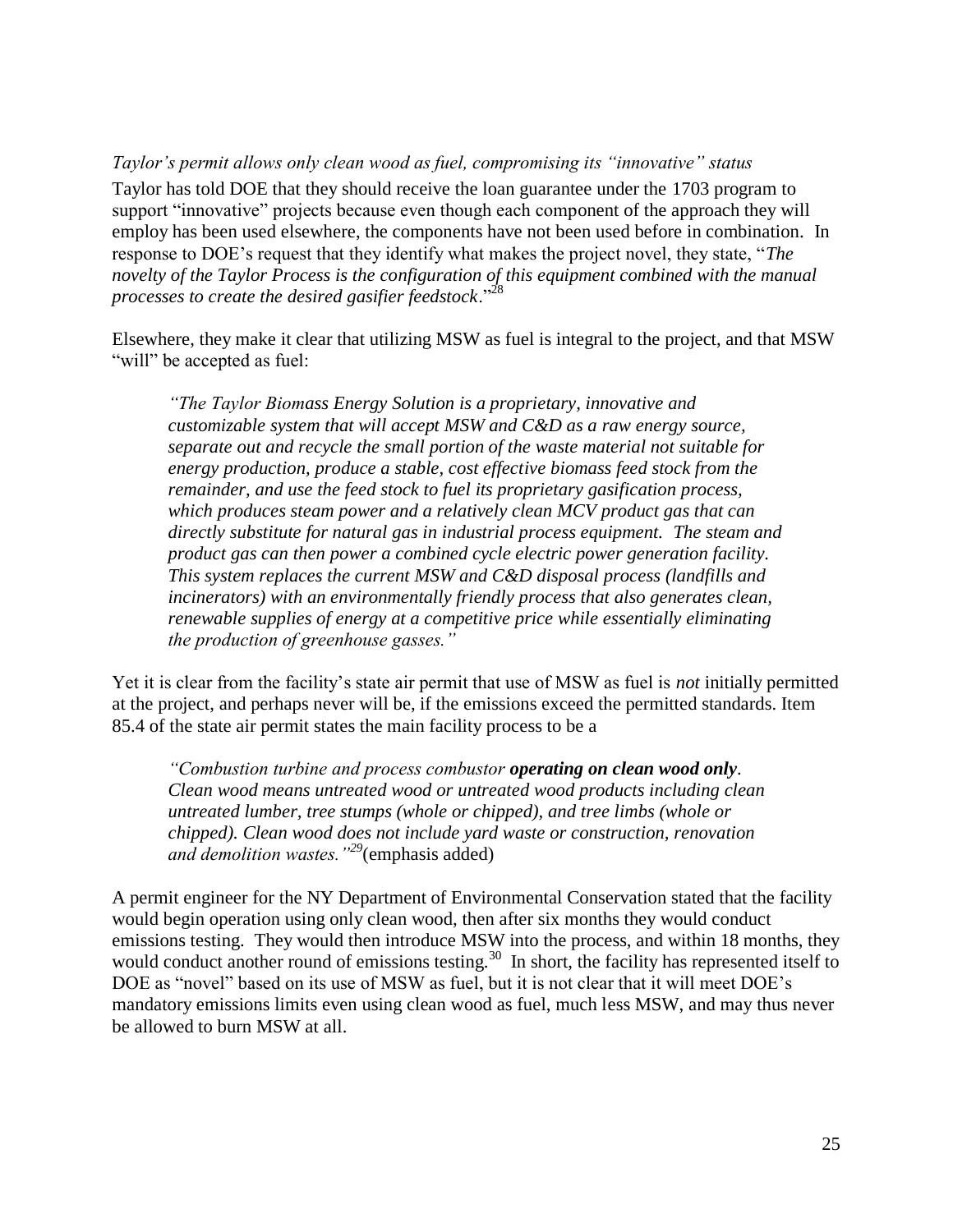## <span id="page-25-0"></span>**Claims of reductions in greenhouse gas emissions are not supported**

One requirement of the loan guarantee application is that the "*applicant must quantify in tons the amount of anthropogenic GHG emissions and air pollutants the project will avoid, reduce, or sequester compared to conventional technologies on the US marketplace today*."<sup>31</sup> The Taylor application does not appear to provide this information, stating instead that widespread adoption of the facility's technology would avoid emissions of 30 million tons of greenhouse gases, an estimate that is apparently based on the idea that burning waste decreases or eliminates emissions compared to landfilling it. The application states,

"*Emissions of greenhouse gasses from landfills amount to approximately 2.5 pounds for every pound of carbon in the landfill. Methane has a global warming potential (GWP) 21 times that of carbon dioxide, the major component in greenhouse gases. Over 75% of the methane emissions in the environment originate from MSW decomposition in landfills. By converting the organic material into sustainable energy, these emissions can be virtually eliminated*."<sup>32</sup>

However, these claims are not backed up with any data and actually contradict EPA estimates of landfill methane emissions. In fact, EPA estimates that landfills contribute only 16% of methane emissions, with a far greater portion  $(37%)$  coming from natural gas and petroleum production<sup>33</sup> (this estimate pre-dates new data that shows that fugitive emissions of methane from fracking are significant). Further, the claim that emissions are "eliminated" through combustion is obviously unsupportable.

The application goes on to state:

*"Since the post-sorted biomass from C&D and MSW residuals is a sustainable biomass source, the net CO<sup>2</sup> emissions from the overall process (as with other biomass systems), is near zero. Due to the significant efficiency improvement when compared to more conventional combustion technologies, CO<sup>2</sup> emissions are greatly reduced on a per unit product basis at the plant stack, even before being recycled in the biomass life cycle. These "raw CO2"emissions are expected to be approximately 1670lb/MWh produced compared to over 2900 lb/MWh for conventional technologies."* <sup>34</sup>

The claim that emissions are "near zero" because C&D and MSW residuals are a "sustainable biomass source" is not supportable, partly because it is clear that a significant proportion of the fuel stream is plastics and other synthetics derived from fossil fuels, as discussed above. Further, this claim disregards the fact that EPA has determined that landfills that capture methane are relatively low-emitting sources of greenhouse gases, and actually represent net carbon sequestration for many organic materials that decompose very slowly. In contrast, burning or gasifying these materials emits carbon into the atmosphere instantaneously.

Further, EPA estimates that waste combustion produces emissions of nitrous oxide  $(N_2O)$ ,  $35$  a greenhouse gas with 310 times the global warming potential of  $CO<sub>2</sub>$ . It is not clear how much N<sub>2</sub>O the gasification process emits, but it is unlikely to be zero.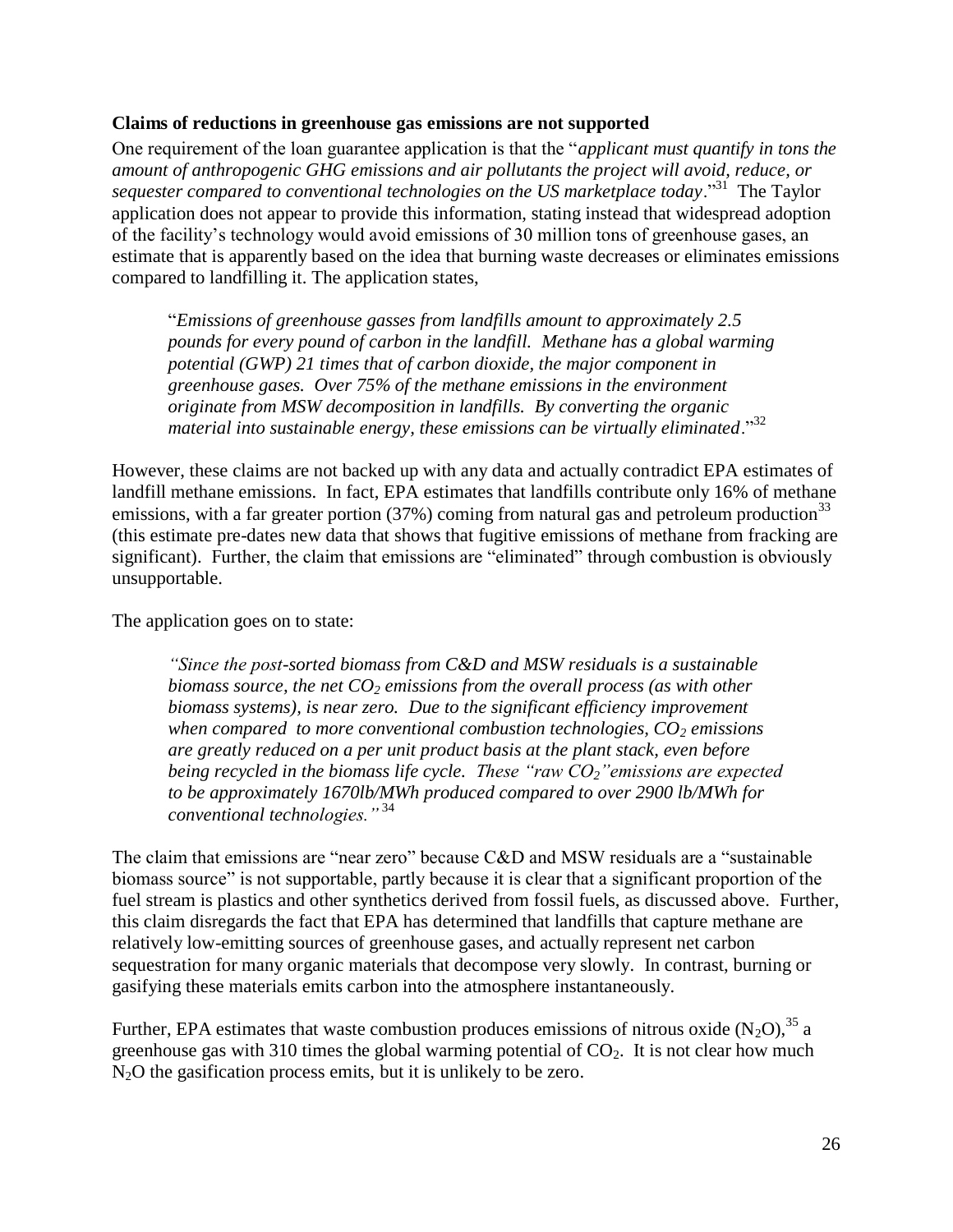<span id="page-26-0"></span>*Plastics burned at the Taylor plant will be a significant source of greenhouse gas emissions* Documentation<sup>36</sup> for EPA's tool for assessing the greenhouse gas emissions of waste disposal strategies, the WAste Reduction Model (WARM), points out that "*combustion of plastics results in substantial net GHG emissions. This result is primarily because of the high content of nonbiomass carbon in plastics*." EPA documents a wide range in the carbon content of plastics, from 38 percent to 92 percent, with a weighted average of 77 percent. In contrast, the carbon content of wood and other biological materials is generally in the 48 – 50 percent range.

# <span id="page-26-1"></span>**The facility is a Industrial Solid Waste Incinerator and should be classified as such**

The Taylor air permit has been written with most pollution limits based on EPA's new source performance standards for municipal waste combustors (MWC).<sup>37</sup> However, aside from the fact that the plant isn't even allowed to burn MSW in the first six months it is operating, Taylor won't be simply a municipal waste combustor, but will burn several different kinds of wastes. Because of this, it is probably more appropriate to set its emission limits based on EPA's rule for "commercial and industrial waste incinerators" (CISWI). Under this rule, Taylor should be considered an Energy Recovery Unit (ERU), "units that would be boilers or process heaters if they did not combust solid waste," and specifically, the unit should probably be classified as an "Energy recovery unit designed to burn biomass," i.e., "an energy recovery unit that burns solid waste, biomass, and non-coal solid materials but less than 10 percent coal, on a heat input basis on an annual average, either alone or in combination with liquid waste, liquid fuel or gaseous fuels."<sup>38</sup>

| MWC limits for new large units |    | CISWI limit for new biomass ERU's                       |       | Taylor Biomass air permit limit                   |                  | Taylor/CISWI |
|--------------------------------|----|---------------------------------------------------------|-------|---------------------------------------------------|------------------|--------------|
|                                |    | burning solids                                          |       |                                                   |                  | limits ratio |
| Hydrogen chloride (ppmv)       | 25 | Hydrogen chloride (ppmv)                                | 0.2   | Hydrogen chloride (ppmv)                          | 25               | 125.0        |
| Lead (µg/dscm)                 |    | 140 Lead (mg/dscm)                                      | 0.014 | Lead (µg/dscm)                                    | 140              | 10.0         |
| Cadmium (µg/dscm)              | 10 | Cadmium (mg/dscm)                                       |       | $0.0014$ Cadmium ( $\mu$ g/dscm)                  | 10               | 7.1          |
| Mercury (µg/dscm)              | 50 | Mercury (mg/dscm)                                       |       | $0.0022$ Mercury ( $\mu$ g/dscm)                  | 28               | 12.7         |
| Particulate Matter (mg/dscm)   | 20 | Particulate Matter, filterable<br>$\frac{1}{mg}$ (dscm) | 5.1   | Particulate Matter (mg/dscm)                      | 20               | 3.9          |
| Dioxin/furans, total (ng/dscm) | 13 | Dioxin, furans, total (ng/dscm)                         | 0.52  |                                                   |                  |              |
|                                |    | Dioxin, furans, Toxic Equivalents<br>(TEQ) (ng/dscm)    | 0.076 | 2,3,7,8-tetrachlorodibenzo-p-<br>dioxin (ng/dscm) | 0.2 <sub>0</sub> | 2.6          |
| Sulfur Dioxide (ppmv)          | 30 | Sulfur Dioxide (ppmv)                                   | 7.3   | Sulfur Dioxide (ppmv)                             | 30               | 4.1          |

Table 2. Comparison of emission limits for several air pollutants under EPA's Municipal Waste Combustor (MWC) rule, the Commercial and Industrial Solid Waste Incineration (CISWI) rule, and Taylor's air permit. Note units differences – a milligram "mg" is equivalent to 1,000 micrograms "µg". Taylor's limit for 2,3,7,8-tetrachlorodibenzo-p-dioxin (a dioxin congener considered to have a toxic equivalency factor of 1) is 260% the CISWI limit for total dioxin "toxic equivalents".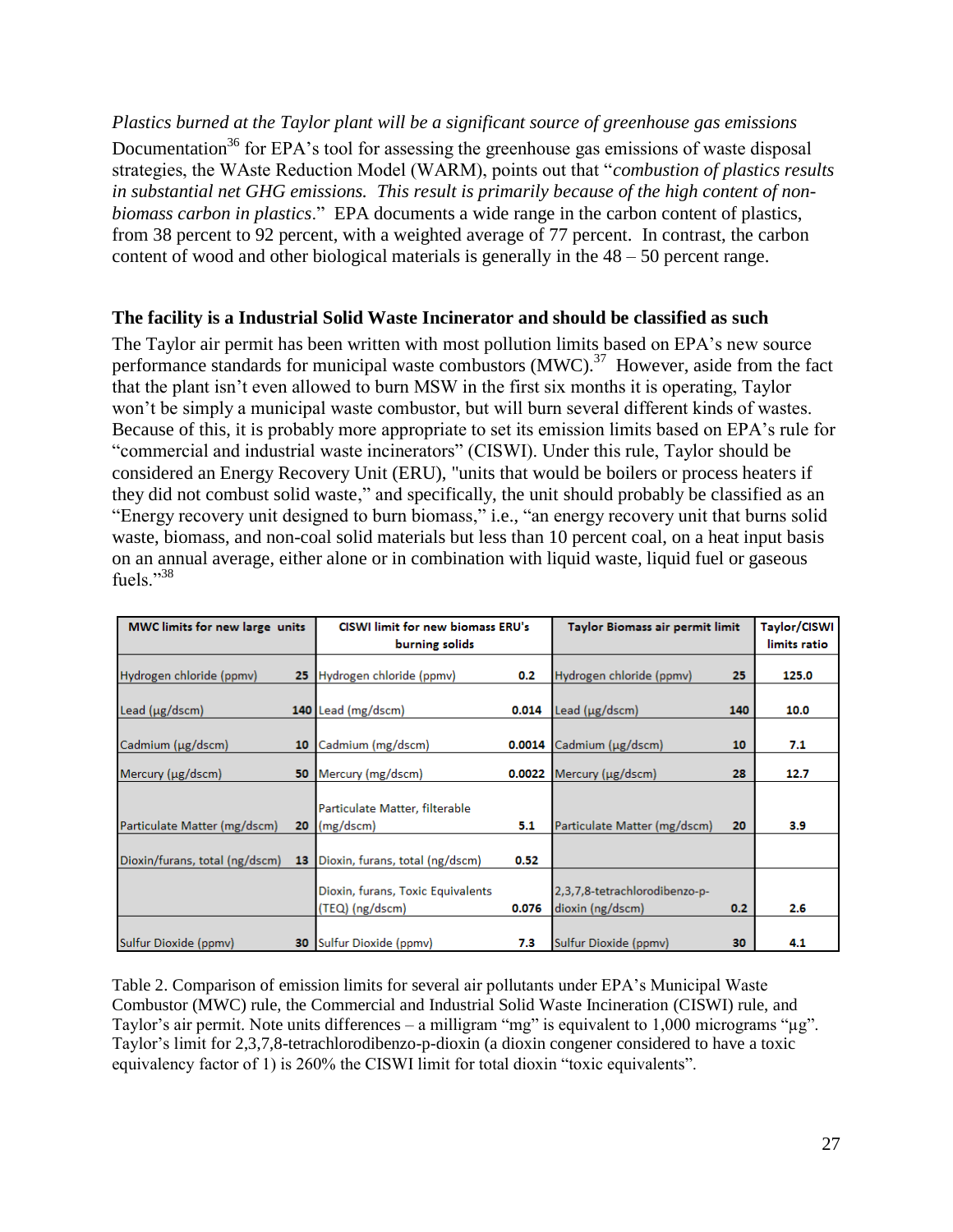If this is the case, the state air permit would need to be re-written so that the unit could meet the CISWI NSPS and Emissions Guidelines (EG) emissions limits. As shown in Table 2, emissions limits set in the Taylor Biomass permit for the kinds of hazardous air pollutants emitted by burning garbage and demolition debris significantly exceed CISWI rule limits. Rewriting the permit to include emissions limits from the CISWI rule would significantly reduce the risk to human health and the environment from the Taylor facility. Further, if this "low emissions" gasification facility can't even commit in its permit to meeting the emissions limits that are required for commercial and industrial solid waste incinerators using traditional combustion technologies, how can it be considered to be providing "clean" energy?

# <span id="page-27-0"></span>**Emissions limits set in the permit do not reach DOE's standards**

The applicant has assured DOE that the Taylor facility will meet the emissions levels required in the loan guarantee application. Yet in some cases, the emissions levels set by the state-level air permit for the facility are higher than the DOE required levels. This is another consequence of the state air permit being written with pollution limits based on EPA's new source performance standards for municipal solid waste combustors, which are the only enforceable limits for the facility.

# <span id="page-27-1"></span>*Particulate matter emissions exceed DOE's qualifying threshold*

In response to the DOE requirement that particulate matter (PM) emissions not exceed 0.01 lb/MMBtu, the applicant responds that the facility will emit "less than 0.16 lb per MW generated."<sup>39</sup> We calculated the facility's potential to emit for PM, converting this unconventional presentation of data to the units that DOE requested. Assuming 24 MW of generation (gross), 8,760 hours of operation, and the fuel input rate of 188 MMBtu/hr specified in the engineering report,  $40$  the applicant's stated 0.16 lb/MW emission rate would translate to 0.02 lb/MMBtu, 200% of the DOE requirement of 0.01 lb/MMBtu.

However, values for PM emissions specified in the facility's controlling document, the state air permit, are different still, with a limit set at 20 mg per dry standard cubic meter, corrected to 7%  $\alpha$  oxygen. Converting this to units of lb/MMBtu, $^{41}$  and assuming the fuel input rate of 188 MMBtu/hr specified in the engineering report, $42$  this translates to an emission rate of 0.032 lb/MMBtu, 320% higher than the DOE required rate. Again, however, there is a discrepancy between the facility specifications in the loan guarantee application, and the air permit, this time regarding the actual combined MMBtu capacity of the gas turbine and the char combustor. The engineering report accompanying the loan guarantee application specifies that the heat input of the fuel is  $188$  MMBtu/hr,<sup>43</sup> but the state air permit (which is the controlling document) specifies<sup>44</sup> that the combustion turbine is  $154$  MMBtu/hr and the char burner is 80 MMBtu/hr, for a combined capacity of 234 MMBtu/hr. This discrepancy makes a difference for the estimated emissions rates of PM and other pollutants, which are set on the basis of emissions from the single stack that vents both the combustion turbine and the char burner. Using the combined value of 234 MMBtu from the air permit, which is the correct value as the permit is the controlling document, the emission rate at 20 mg per dry standard cubic meter would translate to 0.026 lb/MMBtu, 260% the rate required by the DOE application.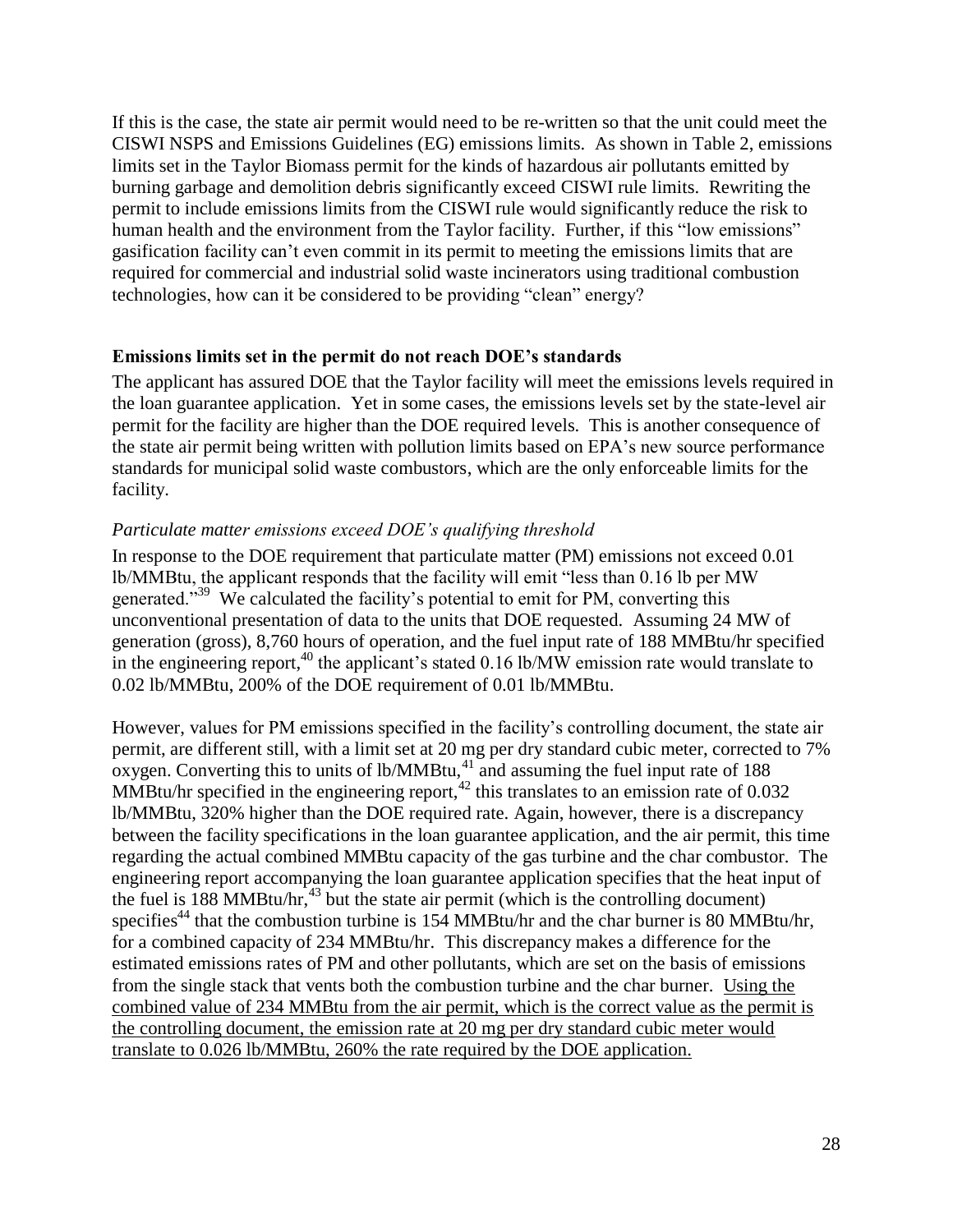# <span id="page-28-0"></span>*Sulfur dioxide emissions exceed DOE's qualifying threshold*

DOE requires sulfur dioxide  $(SO<sub>2</sub>)$  emissions to be no greater than 0.05 lb/MMBtu. The applicant states that the emissions from the Taylor facility will be "less than 0.25 lb per MW."<sup>45</sup> Converting this to DOE's units, and assuming a heat input of 188 MMBtu/hr, this translates to an emission rate of 0.003 lb/MMBtu. However, the emission limit that is actually set in the state air permit is 30 ppm, which translates to an emission rate of 0.136 lb/MMBtu assuming a heat input of 188 MMBtu, or 0.109 lb/MMBtu assuming the air permit's combined capacity value of 234 MMBtu. This rate is more than twice the required DOE emission rate of 0.05 lb/MMBtu and translates to a total emission of  $SO_2$  of 112 tons per year. Again, the air permit is the controlling document, so the only enforceable limit on the facility's  $SO_2$  emissions far exceeds what they have stated to DOE.

The applicant's statement that  $SO_2$  emissions will be low is apparently predicated on a high degree of sulfur removal in the product gas. We were not able to locate any reference to what this removal rate might be, however, due to the heavy redactions in the documents we received. However, one section of the engineering report, the combustion turbine specifications document, states "*the combustion turbine shall be capable of firing either product gas or natural gas. The product gas shall be generated at a rate of 27,000 lb/hr. The fuel characteristics of each of these fuels is indicated by typical specifications or analyses included below,*" <sup>46</sup> suggesting that the composition specifications that are provided are for "as-fired" syngas, after the majority of the sulfur has been removed by the scrubbing process. The document then goes on to state that the Product Gas composition includes a mass flow rate of 16.2 lb/hr of hydrogen sulfide  $(H_2S)^{47}$ . This rate of H<sub>2</sub>S production translates to a production rate for just sulfur (S) of 15.24 lb/hr, or 66.76 tons per year. Assuming all this sulfur is indeed contained in the gas as-fired, and assuming that it is all oxidized to  $SO<sub>2</sub>$  during combustion, the emission rate for  $SO<sub>2</sub>$  would be 133 tons per year, translating to an emission rate of 0.129 lb/MMBtu at a boiler capacity of 234 MMBtu/hr.

# <span id="page-28-1"></span>*Mercury emissions have been permitted at more than 73 pounds per year*

DOE requires applicants to the loan guarantee program to demonstrate that they will reduce mercury emissions by 90%.<sup>48</sup> In their review of the Taylor loan guarantee application, DOE did not seem reassured by Taylor's statements that "mercury will not be present in emissions"<sup>49</sup> (because mercury-containing materials would be removed in the fuel sorting process). Again, the emission limit set in the state air permit allows far greater emissions than Taylor has promised EPA, with the MSC rule limit of 28 micrograms per dry standard cubic meter <sup>50</sup> translating to over to over 73 pounds per year.

Just over the New York boarder, in Massachusetts, large coal plants are held to an emissions standard of no more than 0.0025 pounds of mercury emission per net gigawatt-hour of electricity generated.<sup>51</sup> Delivering 20 MW to the grid and operating full-time, Taylor would generate about 175 gigawatt-hours of electricity and therefore be allowed to emit 0.44 lb of mercury under this rule. In other words, the rate currently allowed in the Taylor permit is 166 times greater than would be allowed for a neighboring coal plant. Furthermore, Taylor's permitted emission limit of over 73 pounds of mercury per year far exceeds the actual mercury emissions at any of the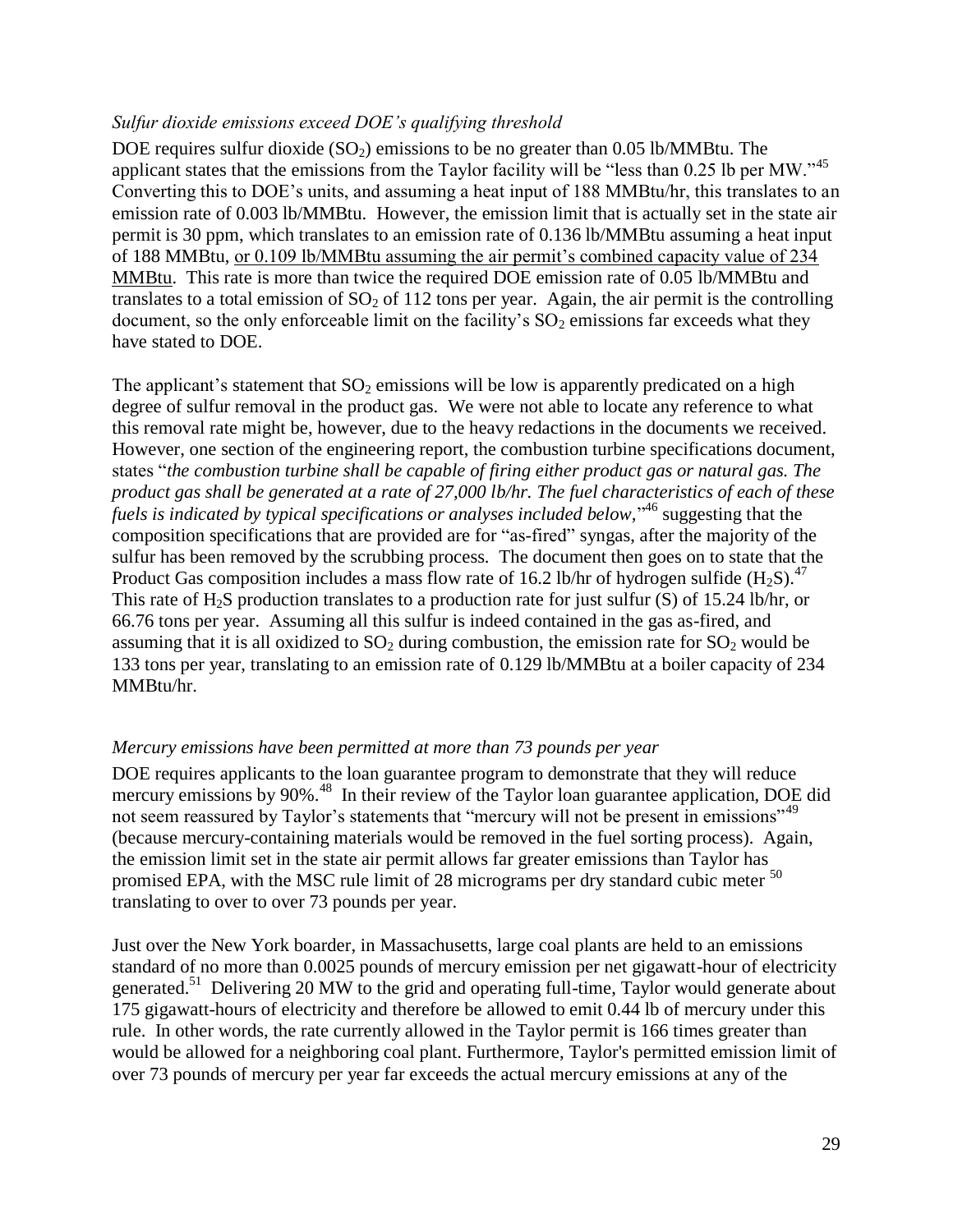existing garbage incinerators or coal-fired powered plants currently operating in New York, according to 2009 data from the DEC. $52$ 

We are aware that the applicant has told DOE that they subsequently decided to add a carbon filter system for mercury removal,  $53$  but this condition is nowhere to be found in the facility's final state air permit, which is the governing document and which sets the above permitted emission rate of 28 micrograms per dry standard cubic meter.

In conclusion: The Taylor Biomass facility is little more than a garbage incinerator with an altered combustion process. The facility can't commit to meeting DOE emission rates and won't reduce greenhouse gases – in fact, it will increase them. A technology as speculative and polluting as the Taylor facility, and indeed, any biomass or garbage gasification facility, does not deserve DOE support, or any public funding that is intended to support "green" energy generation. Therefore, we would strongly recommend that DOE not provide a loan guarantee to the Taylor project.

Thank you for your consideration of these comments.

Mary S. Booth

 $\overline{a}$ 

May Shooth

Director, Partnership for Policy Integrity

<sup>&</sup>lt;sup>1</sup> Cornerstone Engineering. Updated engineering report for Taylor Biomass, submitted to NY Dept of Environmental Conservation, March 11, 2009. Appendix P, "Biomass gasification process mass balance".

<sup>&</sup>lt;sup>2</sup> Taylor Biomass application to Department of Energy Title XVII Loan Guarantee Program Reference Number: DE-FOA-0000140, Sept. 14, 2009. Page 20.

<sup>&</sup>lt;sup>3</sup> Cornerstone Environmental Group, LLC. Operations and maintenance manual, prepared for Taylor Holdings Group. November, 2008. Page 1-3.

<sup>&</sup>lt;sup>4</sup> New York State Department of Environmental Conservation. Air permit for Taylor Holdings Group, LTD. Permit ID for Air State Facility 3-3342-00105/00012. Effective date 12/03/2010. Page 1.

<sup>5</sup> DOE loan guarantee application Part I, page 49.

<sup>6</sup> DOE loan guarantee application Part I, page 19.

<sup>&</sup>lt;sup>7</sup> Engineering report, page 4-9.

<sup>8</sup> Adjusting for the claimed moisture content of 25%, the 25,000 dry lb of waste per hour equates to 400 tons of waste per day on an "as received" basis.<br><sup>9</sup> Computere Engineering Hadded and

Cornerstone Engineering. Updated engineering report for Taylor Biomass, submitted to NY Dept of Environmental Conservation, March 11, 2009. Appendix P, "Biomass gasification process mass balance". <sup>10</sup> Cornerstone Engineering. Updated engineering report for Taylor Biomass, submitted to NY Dept of

Environmental Conservation, March 11, 2009. Appendix P, "Biomass gasification process mass balance".  $11$  Operations and maintenance manual, page 9-3.

<sup>&</sup>lt;sup>12</sup> EPA, 2010. "emissions database boilers heaters" data gathered in support of EPA's MACT rulemaking. Downloaded in 2011 from [http://www.epa.gov/airtoxics/boiler/boilerpg.html.](http://www.epa.gov/airtoxics/boiler/boilerpg.html)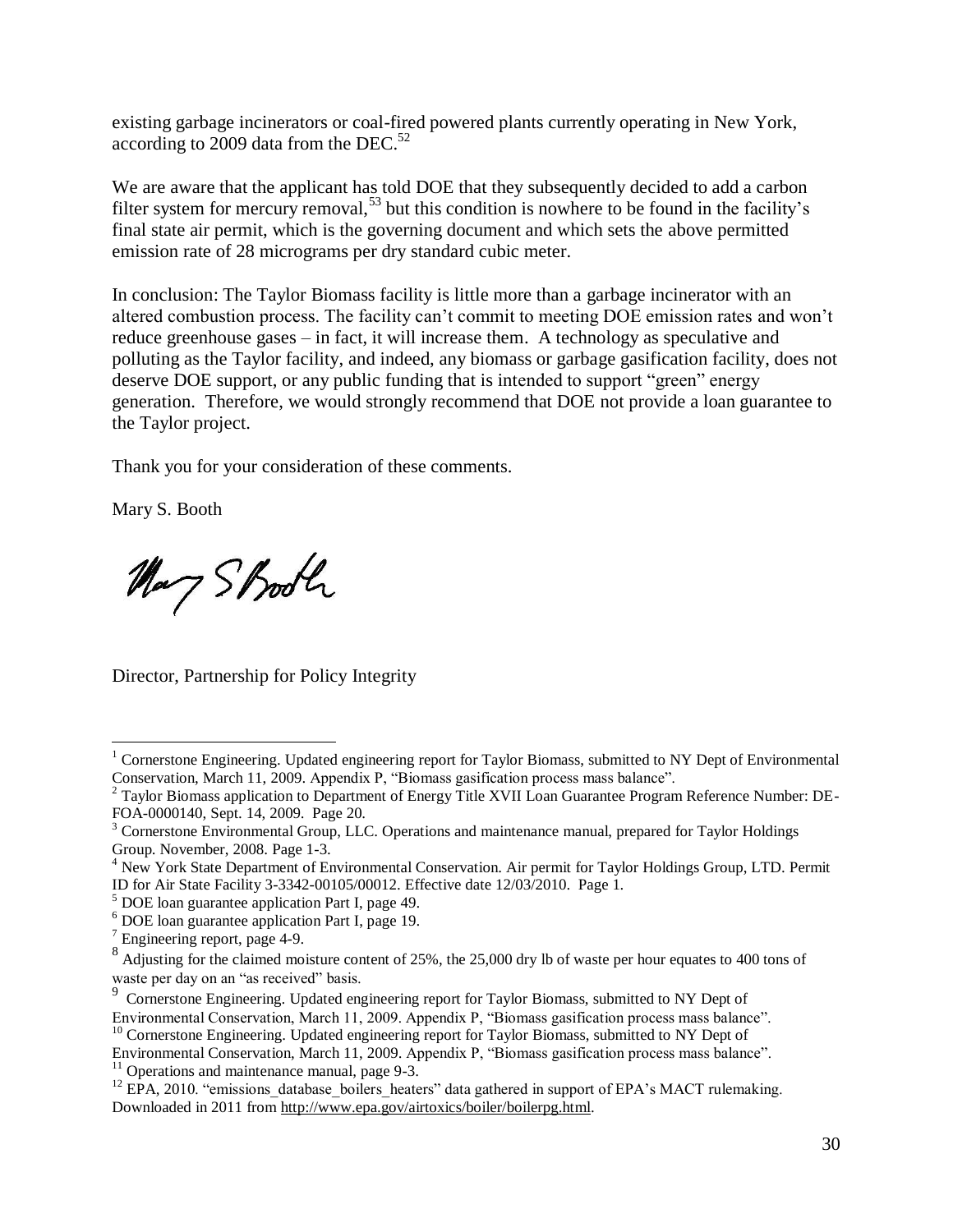<sup>13</sup> Epsilon Associates. Palmer Renewable Energy "Fuel Sampling and Analysis Report/Proposed Fuel Specification", August 1, 2007. Maynard, MA.

 $\overline{a}$ 

<sup>16</sup> DOE loan guarantee application Part I, page 121.

<sup>18</sup> DOE loan guarantee application Part I, page 19.

<sup>19</sup> DOE loan guarantee application Part I, page 119.

<sup>20</sup> Internal Revenue Service. Letter ruling on qualification of Montgomery LLC for federal for tax credit. June 11, 2008.

 $21$  Engineering report page 4-1.

<sup>22</sup> New York State Energy Research and Development Authority. Guide for siting small-scale biomass projects in New York State. Final Report 90-07, October, 2009.

 $23$  Engineering report, page 4-9.

<sup>24</sup> Response of Taylor Biomass to questions posed by DOE in the loan review. The document we received was labeled "3-1.Part I TBE Montgomery Request 1-11 Response RIF'

<sup>25</sup> Cornerstone Engineering. Updated engineering report for Taylor Biomass, submitted to NY Dept of

Environmental Conservation, March 11, 2009. Appendix P, "Biomass gasification process mass balance".

<sup>26</sup> DOE loan guarantee application Part I, page  $48$ 

<sup>27</sup> The Tellus Institute and Cascadia Consulting Group & Sound Resource Management, December, 2008,

"Assessment of Materials Management Options for the Massachusetts Solid Waste Master Plan Review." Page 7.

<sup>28</sup> Response to the Department of Energy Letter of Inquiry dated June  $2^{nd}$  2010 Re: DE-FOA-0000140. p. 21, question #11 of DOE's queries.

New York State air permit, page 67.

<sup>30</sup> George Sweikert, NY DEC, email dated March 21, 2013.

<sup>31</sup> DOE guarantee application Part I, page 42.

<sup>32</sup> DOE loan guarantee application Part I, page 46.

<sup>33</sup> EPA "Greenhouse Gas Emissions" webpage, accessed March 13, 2013, at

[http://epa.gov/climatechange/ghgemissions/gases/ch4.html.](http://epa.gov/climatechange/ghgemissions/gases/ch4.html)

<sup>34</sup> DOE loan guarantee application Part I, page 47.

<sup>35</sup> Combustion chapter of EPA WARM documentation available at:

http://www.epa.gov/climatechange/waste/downloads/Combustion.pdf

<sup>36</sup> EPA webpage accessed March 13, 2013: "Solid waste management and greenhouse gases"

(http://www.epa.gov/climatechange/waste/SWMGHGreport.html#background). Combustion chapter of EPA

WARM documentation available at: http://www.epa.gov/climatechange/waste/downloads/Combustion.pdf

<sup>37</sup> MSC rule available at<http://www.epa.gov/ttn/atw/129/mwc/fr10my06.pdf>

<sup>38</sup> 40 CFR § 60.2265 of subpart CCCC

<sup>39</sup> DOE loan guarantee application Part I, page 44.

<sup>40</sup> Cornerstone Engineering. Updated engineering report for Taylor Biomass, submitted to NY Dept of

Environmental Conservation, March 11, 2009. Appendix P, "Biomass gasification process mass balance".

<sup>41</sup> We obtained information on the facility's stack flow rate from the NY DEC permit engineer, George Sweikert.

<sup>42</sup> Cornerstone Engineering. Updated engineering report for Taylor Biomass, submitted to NY Dept of

Environmental Conservation, March 11, 2009. Appendix P, "Biomass gasification process mass balance". <sup>43</sup> Cornerstone Engineering. Updated engineering report for Taylor Biomass, submitted to NY Dept of

Environmental Conservation, March 11, 2009. Appendix P, "Biomass gasification process mass balance". <sup>44</sup> New York State air permit, page 67.

 $45$  DOE loan guarantee application Part I, page 43.

<sup>46</sup> O'Neal Engineering. Section SP-101 of Engineering Report. Gas turbine generating unit, gasification and power unit specifications. Revision date 4/30/2007.

 $47$  Engineering report Appendix EE, "Combustion Turbine Specifications", page SP-101-8.

 $^{48}$  Taylor Biomass response to the DOE letter of inquiry dated June  $2<sup>nd</sup>$ , 2010. Page 16.

<sup>49</sup> DOE loan guarantee application Part I, page 43.

<sup>50</sup> New York State air permit, page 75.

<sup>51</sup> Massachusetts Department of Environmental Protection. Mercury emission limits for coal-fired plants. <http://www.mass.gov/dep/toxics/stypes/hgfact.pdf>

Engineering report, page 4-21.

<sup>&</sup>lt;sup>15</sup> Taylor Biomass air permit application, May 22, 2008.

<sup>&</sup>lt;sup>17</sup> New York State air permit, page 52.